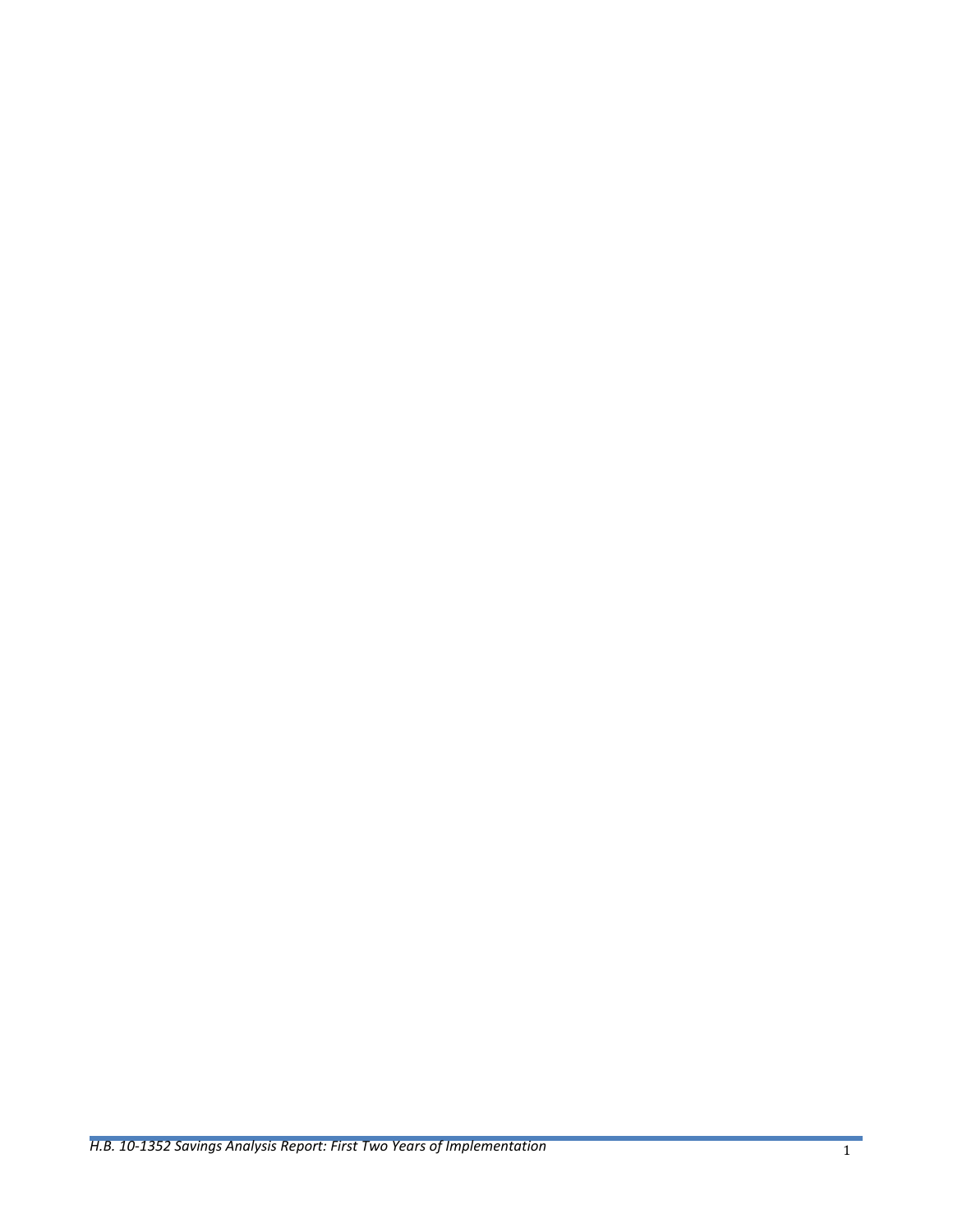# **Table of Contents**

| C.R.S. 18-18-403.5, Unlawful possession of a controlled substance, and 18-18-405, C.R.S. Unlawful |
|---------------------------------------------------------------------------------------------------|
|                                                                                                   |
|                                                                                                   |
|                                                                                                   |
|                                                                                                   |
|                                                                                                   |
|                                                                                                   |
|                                                                                                   |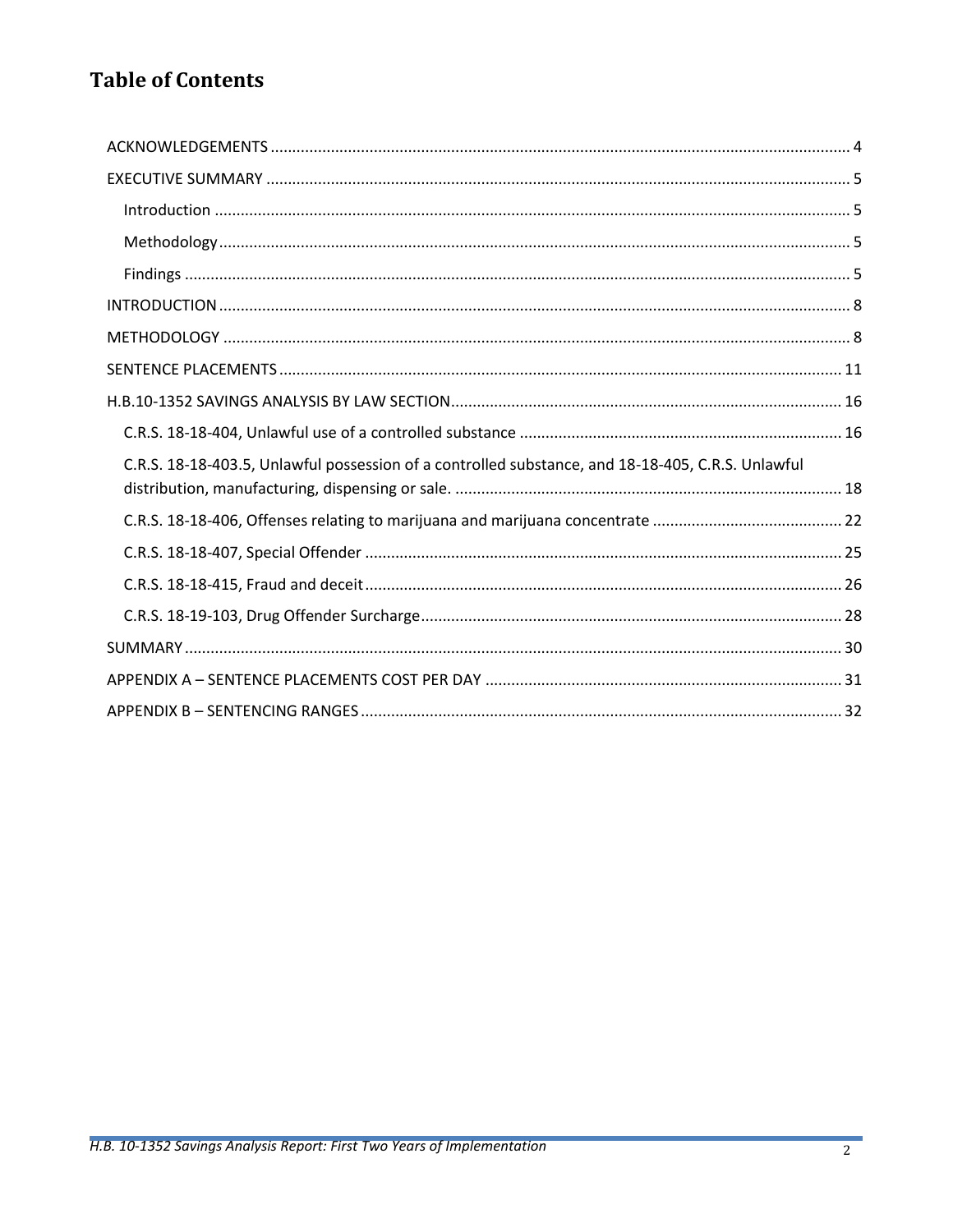# **TABLES**

| TABLE 2. H.B.10-1352 COST DIFFERENCE BETWEEN PRE- AND POST-1352 SENTENCE PLACEMENTS: 2 YEAR STUDY PERIOD 6                       |  |
|----------------------------------------------------------------------------------------------------------------------------------|--|
|                                                                                                                                  |  |
|                                                                                                                                  |  |
|                                                                                                                                  |  |
|                                                                                                                                  |  |
| TABLE 7. H.B.10-1352 SECTION 404, UNLAWFUL USE, PRE- AND POST-1352 FILING CHARGES BY CRIME CLASSIFICATION: 2 YEAR STUDY PERIOD16 |  |
| TABLE 8. H.B.10-1352 SECTION 404, UNLAWFUL USE, PRE- AND POST-1352 CONVICTION CHARGES BY CRIME CLASSIFICATION: 2 YEAR STUDY      |  |
|                                                                                                                                  |  |
| TABLE 9. H.B.10-1352 SECTION 404, UNLAWFUL USE, PRE-AND POST-1352 INITIAL SENTENCE: 2 YEAR STUDY PERIOD  17                      |  |
| TABLE 10. H.B.10-1352 SECTION 404, UNLAWFUL USE, PRE- AND POST-1352 COSTS FOR SENTENCES SERVED: 2 YEAR STUDY PERIOD  18          |  |
| TABLE 11. H.B.10-1352 SECTIONS 403.5 AND 405 PRE-AND POST-1352 ORIGINAL FILING CHARGE CLASSIFICATION: 2 YEAR STUDY PERIOD  20    |  |
| TABLE 12. H.B.10-1352 SECTIONS 403.5 AND 405 PRE- AND POST-1352 CONVICTION CHARGES BY CRIME CLASSIFICATION: 2 YEAR STUDY         |  |
|                                                                                                                                  |  |
| TABLE 13. H.B.10-1352 SECTIONS 403.5 AND 405 PRE- AND POST-1352 INITIAL SENTENCE: 2 YEAR STUDY PERIOD  21                        |  |
| TABLE 14. H.B.10-1352 SECTIONS 403.5 AND 405 PRE-AND POST-1352 COSTS FOR SENTENCES SERVED: 2 YEAR STUDY PERIOD 22                |  |
| TABLE 15. H.B.10-1352 SECTION 406 PRE- AND POST-1352, REGARDING MARIJUANA OFFENSES, ORIGINAL FILING CHARGES BY CRIME             |  |
|                                                                                                                                  |  |
| TABLE 16. H.B.10-1352 SECTION 406, CONCERNING MARIJUANA, PRE-AND POST-1352 CONVICTION CHARGES BY CRIME CLASSIFICATION: 2         |  |
|                                                                                                                                  |  |
| TABLE 17. H.B.10-1352 SECTION 406, REGARDING MARIJUANA, PRE- AND POST-1352 INITIAL SENTENCE: 2 YEAR STUDY PERIOD 24              |  |
| TABLE 18. H.B.10-1352 SECTION 406, CONCERNING MARIJUANA PENALTIES, PRE- AND POST-1352, COSTS OF SENTENCES SERVED: 2 YEAR STUDY   |  |
|                                                                                                                                  |  |
| TABLE 19. H.B.10-1352 SECTION 407, DESIGNATING A SPECIAL OFFENDER, PRE- AND POST-1352 INITIAL SENTENCE: 2 YEAR STUDY PERIOD 26   |  |
| TABLE 20. H.B.10-1352 SECTION 415 PRE- AND POST-1352, REGARDING FRAUD AND DECEIT OFFENSES, ORIGINAL FILING CHARGES BY CRIME      |  |
|                                                                                                                                  |  |
| TABLE 21. H.B.10-1352 SECTION 415, CONCERNING FRAUD AND DECEIT, PRE-AND POST-1352 CONVICTION CHARGES BY CRIME CLASSIFICATION:    |  |
|                                                                                                                                  |  |
| TABLE 22. H.B.10-1352 SECTION 415, REGARDING FRAUD AND DECEIT, PRE- AND POST-1352 INITIAL SENTENCE: 2 YEAR STUDY PERIOD  27      |  |
| TABLE 23. H.B.10-1352 SECTION 415, CONCERNING FRAUD AND DECEIT PENALTIES, PRE-AND POST-1352, COSTS OF SENTENCES SERVED: 2 YEAR   |  |
|                                                                                                                                  |  |
|                                                                                                                                  |  |
|                                                                                                                                  |  |
|                                                                                                                                  |  |
|                                                                                                                                  |  |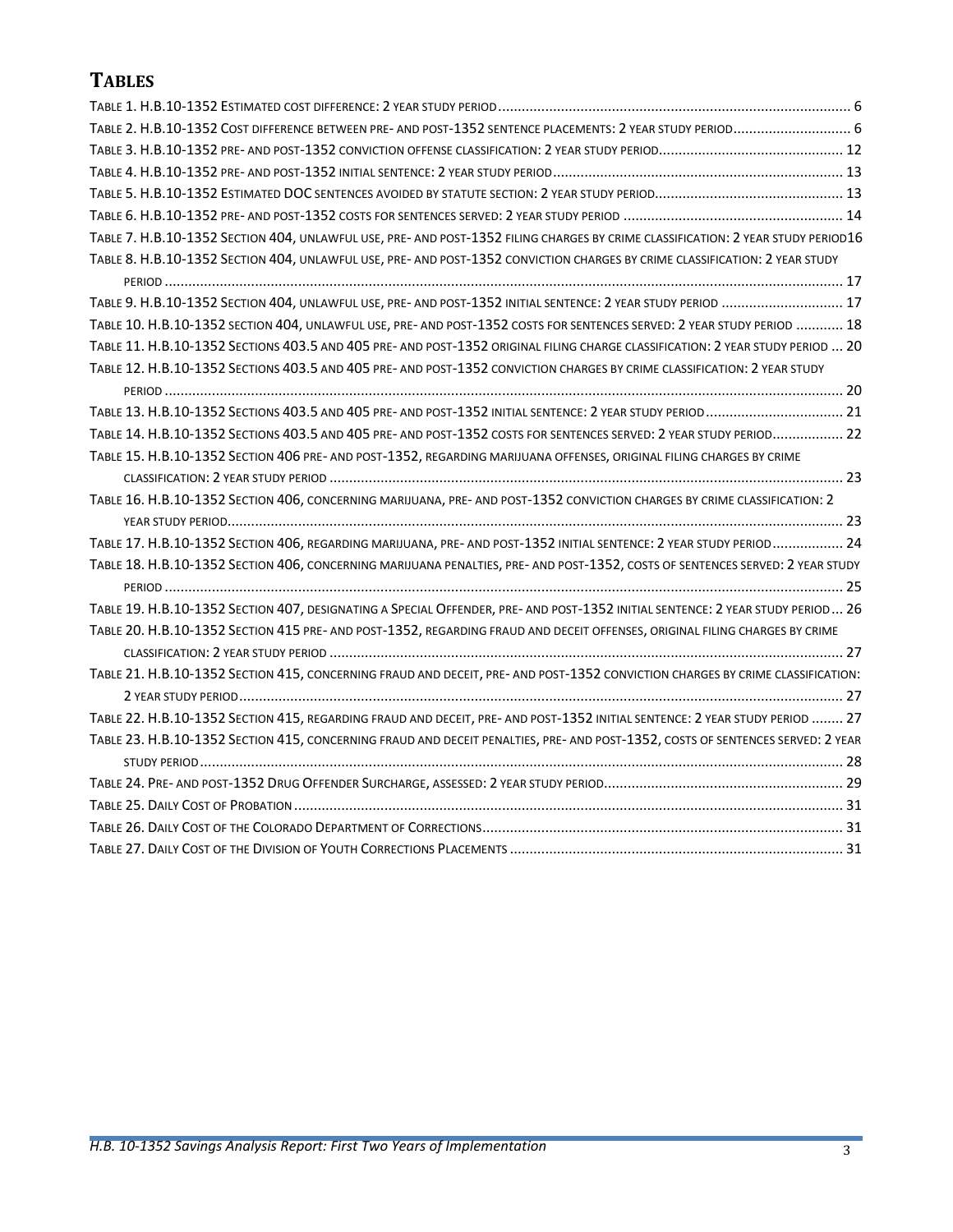## <span id="page-4-0"></span>**ACKNOWLEDGEMENTS**

We would like to thank the following individuals who contributed data for this report and provided invaluable assistance in its analysis: Eileen Kinney and Jessica Zender at the Judicial Branch; Maureen O'Keefe, Bonnie Barr and Deb Kugler at the Department of Corrections; Matt McConville, and Kris Griffin at the Denver County Court; Paul Litschewski at the Office of the State Court Administrator. In particular we would like to thank Jessica, Bonnie, and Linda Harrison and Kim English from DCJ's Office of Research and Statistics for their helpful guidance in developing this methodology. Despite this assistance, we alone are responsible for any errors or omissions.

Peg Flick, Senior Policy Analyst Office of Research and Statistics Division of Criminal Justice *January 2013*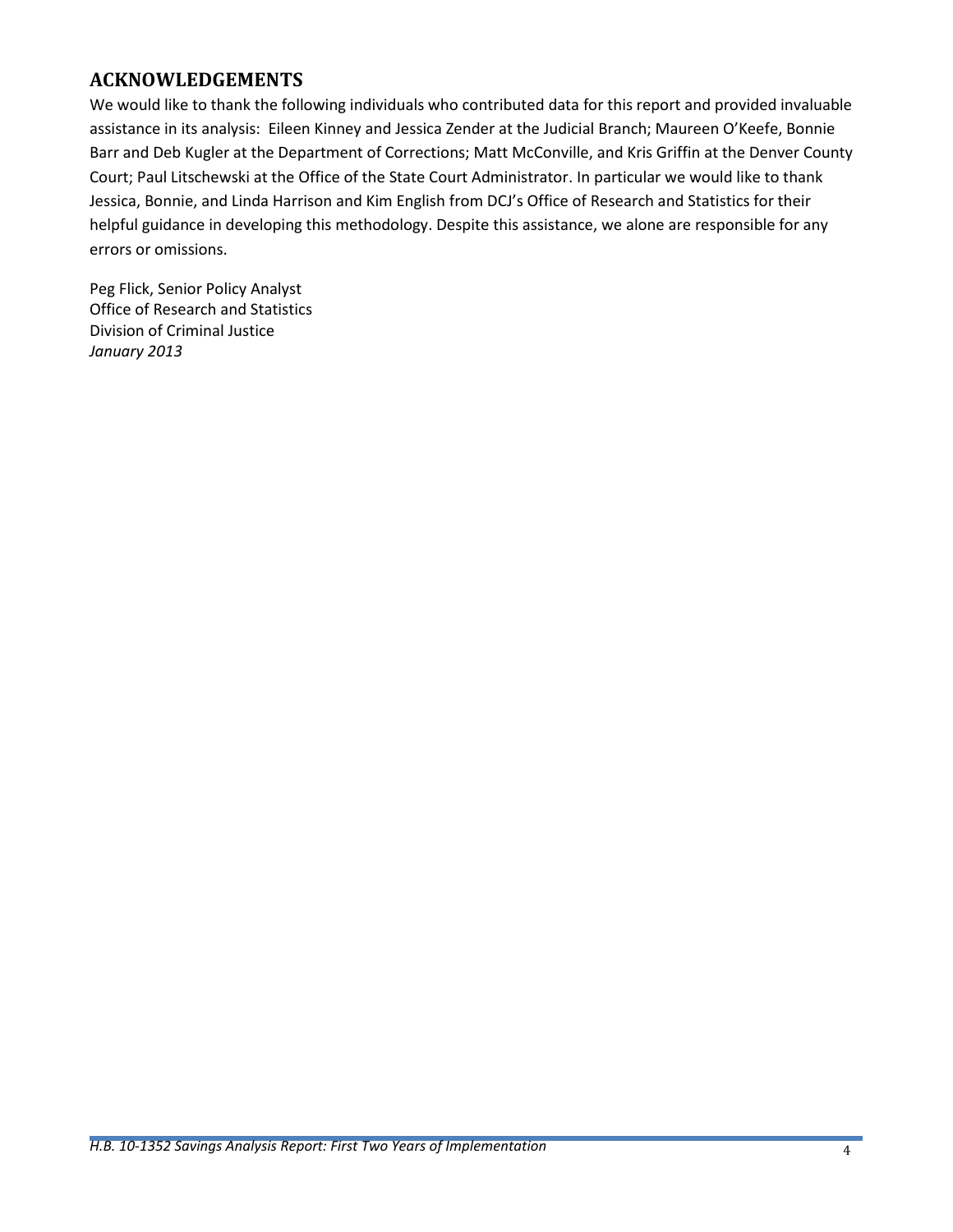## <span id="page-5-1"></span><span id="page-5-0"></span>**EXECUTIVE SUMMARY Introduction**

In May 2010 the Colorado General Assembly passed House Bill 10-1352 which substantially altered Article 18, Title 18, concerning Uniform Controlled Substances. The intent of H.B.10-1352 as specified in its legislative declaration was to generate savings from reduced crime classifications and their resulting sentences, and direct those savings into substance abuse treatment. H.B.10-1352 created a distinction between drug use and possession, and the crimes of manufacturing and distribution. The bill lowered the crime classification for use and possession, and directed expected savings to the state's Drug Offender Treatment Fund. H.B.10-1352 also increased the Drug Offender Surcharge for felony, misdemeanor, and petty offenses.

H.B.10-1352 directed the Division of Criminal Justice (DCJ) to report annually on the savings generated by its modifications (24-33.5-503(u), C.R.S.). This final report analyzes the savings realized in the first two years after its implementation.

## <span id="page-5-2"></span>**Methodology**

This analysis measured the impact of H.B.10-1352 by comparing the cost of offenders sentenced in the initial two year period after the bill's enactment to the cost of offenders sentenced in the two years prior. To be included in this analysis, an offender had to commit the offense on or after August 11, 2010 and be filed on, convicted, and sentenced on or before August 10, 2012. Cases meeting these same criteria from August 11, 2008 to August 10, 2010 were used as the comparison group. This analysis attempts to track the cost of all offender sentences. To do so, court records were obtained from the Judicial Branch and from Denver County Court. To supplement court records, sentence start and end dates were obtained from the Office of Community Corrections in the Division of Criminal Justice, and from the Department of Corrections. This information, combined with cost per day of each sentence placement, was used to determine the actual cost of offenders as they progressed through the system. In addition to actual cost, the cost of offender sentences if H.B.10-1352 had not passed was estimated. The savings generated by H.B.10-1352 presented in this report is the difference between the actual cost of sentences served and the estimated costs of the sentences they would have served had the bill not been enacted.

## <span id="page-5-3"></span>**Findings**

## **Sentence Placements**

In the two years prior to H.B. 10-1352, **13,006** offenders met the study criteria and were convicted and sentenced. After the passage of the bill the number of offenders who met the criteria and were convicted and sentenced dropped to **10,891**. Offenders sentenced post-1352 cost **\$12,173,655** less than the pre-1352 offenders when the cost of jail was excluded, and **\$12,841,430** less when the cost of jail was included.With fewer offenders sentenced post-1352 there would naturally be a cost difference, so to determine the impact of H.B.10-1352 an estimate of what offenders would have received had the bill not been enacted was calculated. Using this estimate, during the first two years after the enactment of H.B.10-1352 the state realized an estimated savings of **\$7,629,172** in sentence placements. When jail sentences were included, the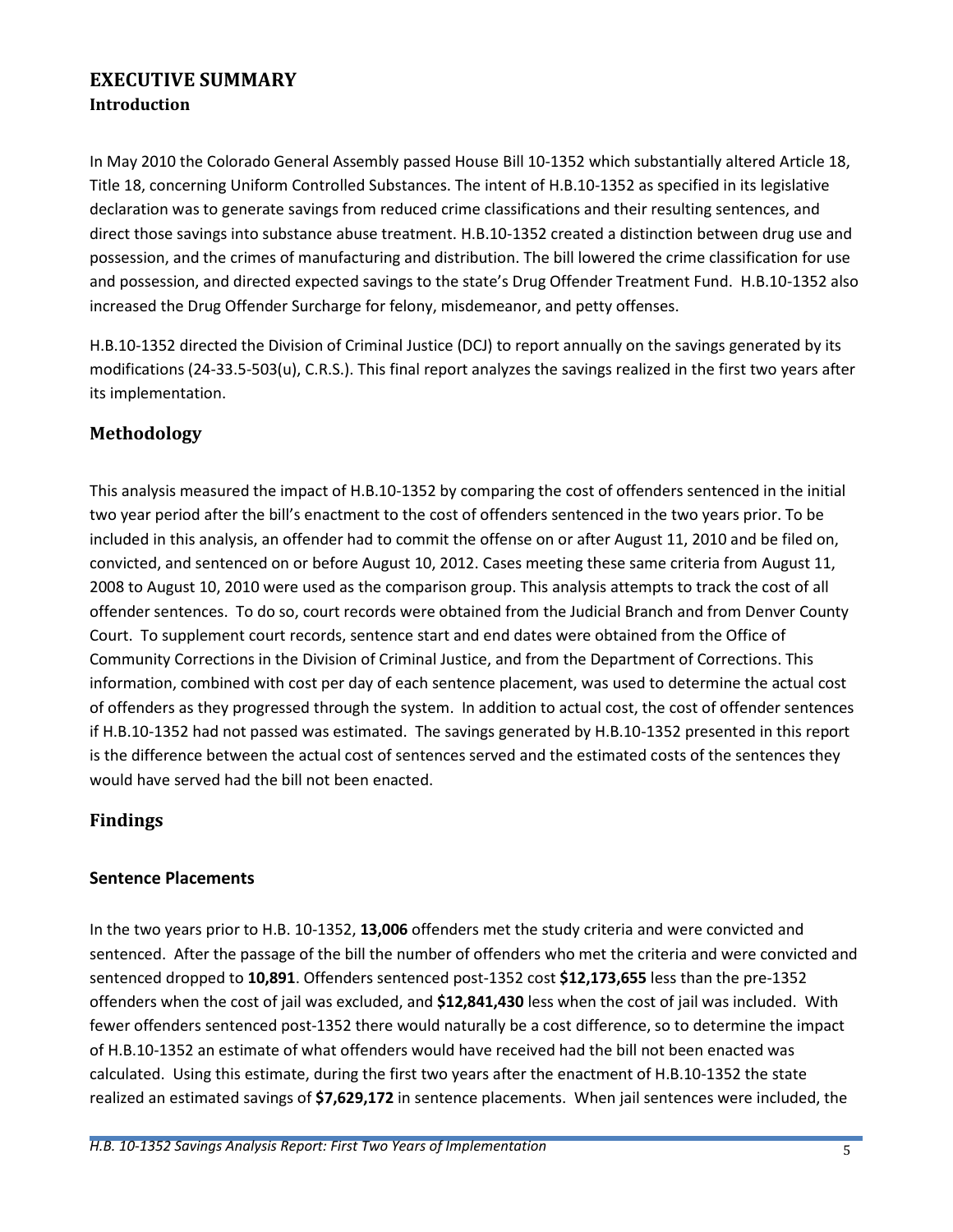estimated savings decreased to **\$7,310,997**. [Table 1](#page-6-0) shows the estimated cost savings for each section of H.B.10-1352. The majority of the estimated savings (**\$5,977,575)** were realized in the Department of Corrections (DOC) sentences [\(Table 2\)](#page-6-1). This largely resulted from H.B.10-1352's reduction of some felonies to misdemeanors*. It is currently not possible to track all offender movements in the criminal justice system with precision so these results should be viewed with caution.*

| <b>Statute section</b>                               | <b>Estimated* Total</b><br><b>Difference</b> | Estimated*<br><b>Non-Jail Difference</b> |
|------------------------------------------------------|----------------------------------------------|------------------------------------------|
| Use of a Controlled Substance (404)                  | ( \$96,046)                                  | ( \$463, 854)                            |
| Unlawful possession of a controlled substance (403)/ |                                              |                                          |
| Distribution Manufacturing Dispensing or Sale (405)  | (55,980,170)                                 | (56, 387, 977)                           |
| Marijuana Offenses (406)                             | ( \$974, 426)                                | ( \$519, 608)                            |
| Fraud and Deceit (415)                               | ( \$260, 356)                                | (\$257,733)                              |
| <b>Total</b>                                         | (57, 310, 998)                               | (57, 629, 172)                           |

#### <span id="page-6-0"></span>**Table 1. H.B.10-1352 Estimated cost difference: 2 year study period**

Data sources: Judicial Branch and Denver County court records, Department of Corrections inmate records, Community Corrections billing data, and per day sentence placement costs listed in Appendix A.

\*Estimated sentence placements costs are calculated using pre-1352 sentence distributions with post-1352 cases.

|                                |              |              |               | <b>Actual</b>  | Actual           |
|--------------------------------|--------------|--------------|---------------|----------------|------------------|
|                                |              |              |               | 2011-12        | 2011-12          |
|                                |              |              |               |                |                  |
|                                | Actual       | Estimated*   | <b>Actual</b> | <b>MINUS</b>   | <b>MINUS</b>     |
|                                | 2009-10      | 2011-12      | 2011-12       | <b>Actual</b>  | <b>Estimated</b> |
| <b>Placement</b>               | $(N=13,006)$ | $(N=10,891)$ | $(N=10,891)$  | 2009-10        | 2011-12          |
| <b>Community Corrections</b>   | \$3,603,684  | \$3,290,990  | \$2,554,224   | ( \$1,049,461) | (5736,766)       |
| Dept of Corrections            | \$28,560,094 | \$25,843,339 | \$19,865,763  | ( \$8,694,331) | (\$5,977,575)    |
| Division of Youth Corrections  | \$2,853,305  | \$2,616,561  | \$2,240,007   | (5613, 298)    | ( \$376, 554)    |
| <b>Electronic Surveillance</b> | \$9,998      | \$8,583      | \$5,266       | (54, 732)      | (53,317)         |
| <b>Intensive Supervision</b>   | \$1,189,306  | \$1,134,041  | \$1,008,252   | ( \$181,054)   | (\$125,789)      |
| Juvenile Detention             | \$382,671    | \$330,343    | \$371,107     | ( \$11,563)    | \$40,765         |
| Parole                         | \$2,130,695  | \$2,233,568  | \$1,622,896   | (5507, 799)    | ( \$610, 672)    |
| Probation/Deferred             | \$7,329,482  | \$6,060,154  | \$6,184,808   | ( \$1,144,674) | \$124,654        |
| Sex Offender ISP               | \$9,557      | \$11,084     | \$471         | (\$9,086)      | (510, 612)       |
| Youthful Offender System       | \$25,780     | \$21,428     | \$68,123      | \$42,343       | \$46,695         |
| <b>Total</b>                   | \$46,094,572 | \$41,550,090 | \$33,920,917  | (\$12,173,655) | (\$7,629,172)    |
| Jail                           | \$7,925,536  | \$6,939,586  | \$7,257,761   | ( \$667, 775)  | \$318,176        |
| <b>Total</b>                   | \$54,020,108 | \$48,489,676 | \$41,178,679  | (\$12,841,430) | (\$7,310,997)    |

#### <span id="page-6-1"></span>**Table 2. H.B.10-1352 Cost difference between pre- and post-1352 sentence placements: 2 year study period**

Data sources: Judicial Branch and Denver County court records, Department of Corrections inmate records, Community Corrections billing data, and per day sentence placement costs listed in Appendix A.

\*Estimated sentence placements costs are calculated using pre-1352 sentence distributions with post-1352 cases.

This report also examined the impact of H.B.10-1352 on minority overrepresentation. Minority overrepresentation, defined as the presence of minorities in the criminal justice system in numbers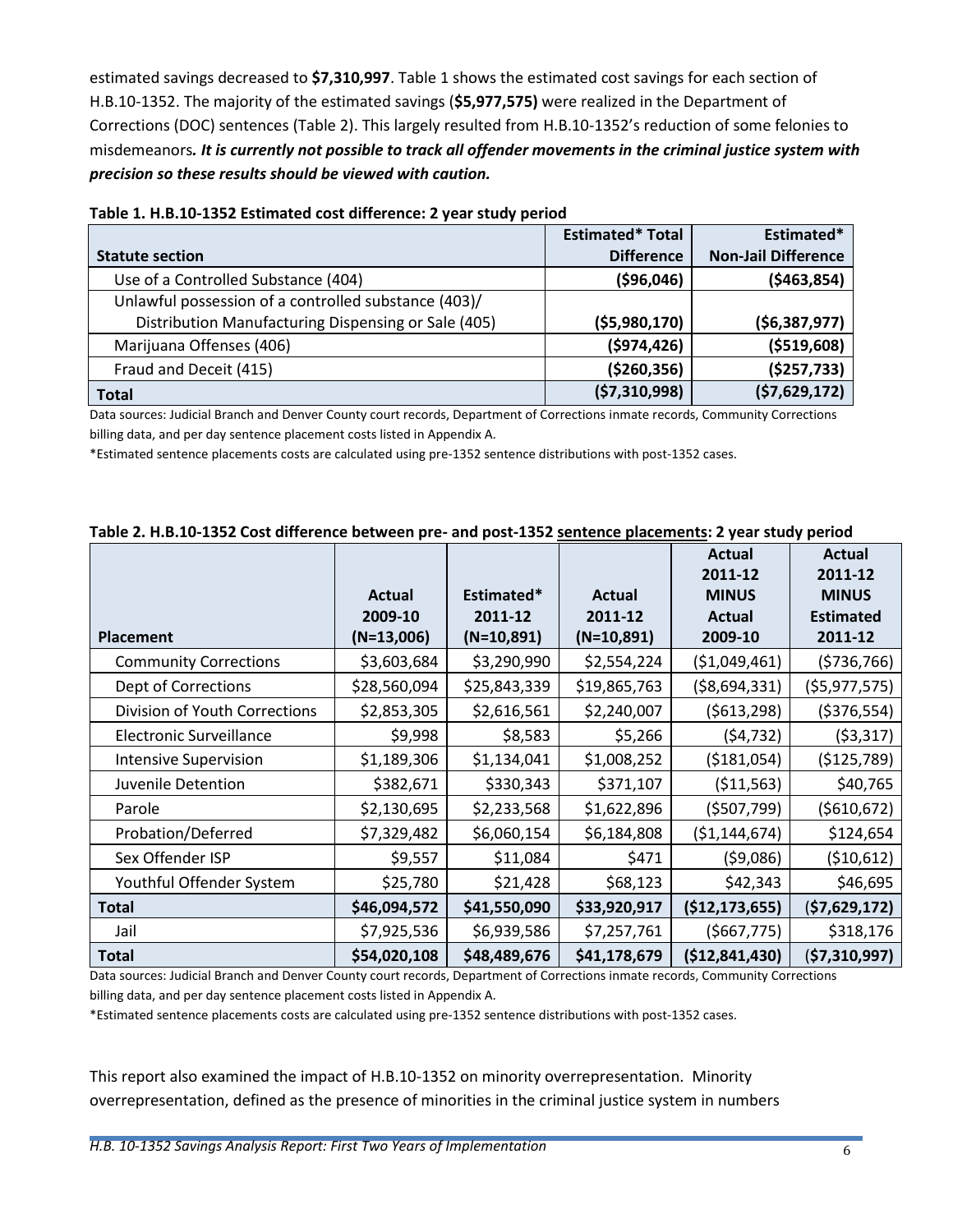disproportionate to their presence in the population, was found in initial sentences for nearly all sections amended by H.B. 10-1352. Blacks in particular were represented in higher proportions in sentence placements than their presence in the population would predict. However the problem of minority overrepresentation decreased slightly with the passage of H.B. 10-1352, especially for Department of Corrections sentences.

### **Drug Offender Surcharge**

H.B.10-1352 increased Drug Offender Surcharges for Petty Offenses through Felony 4 crime classifications. There were 10,302 offenders in the post-1352 period that were assessed the Drug Offender Surcharge for a total of **\$9,703,249**. It is estimated that had H.B.10-1352 not been enacted the sum assessed by the Drug Offender Surcharge for the post-1352 offenders would have been **\$6,549,425.** The bill's enactment therefore increased the amount imposed by the Drug Offender Surcharge by **\$3,153,824.** These results should be viewed with caution because according to the Office of the State Court Administrator approximately 30% to 35% of the amount assessed is collected by the state on average.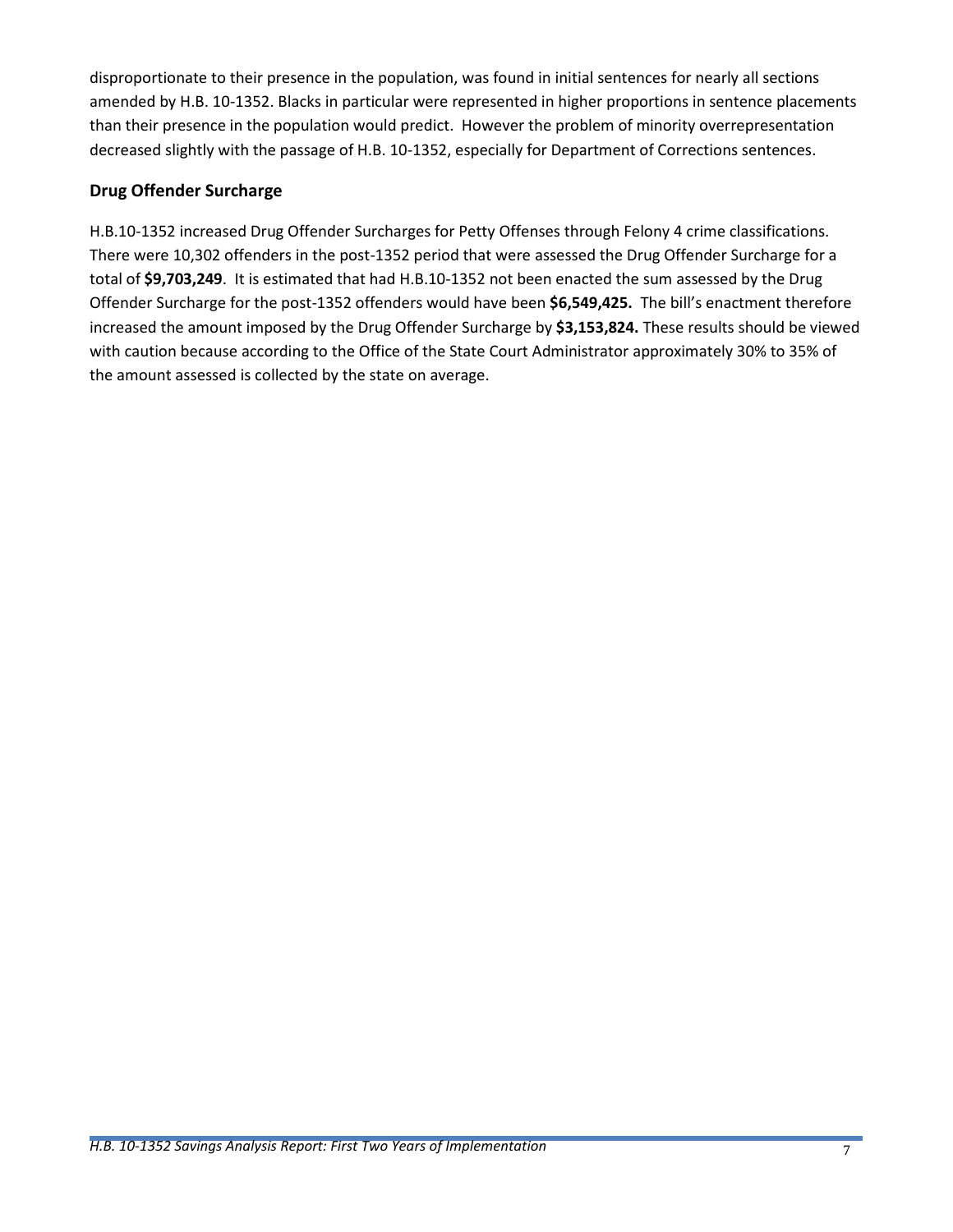## <span id="page-8-0"></span>**INTRODUCTION**

In May 2010 the Colorado General Assembly passed House Bill 10-1352 which substantially altered Article 18, Title 18 concerning Uniform Controlled Substances. The intent of H.B.10-1352 as specified in its legislative declaration was to generate savings from reduced crime classifications and their resulting sentences, and direct those savings into substance abuse treatment. H.B.10-1352 created a distinction between drug use and possession, and the crimes of manufacturing and distribution. The bill lowered the crime classifications for use and possession, and directed expected savings to the Drug Offender Treatment Fund. H.B.10-1352 also increased the Drug Offender Surcharge for felony, misdemeanor, and petty offenses.

H.B.10-1352 directs the Division of Criminal Justice (DCJ) to report annually on the savings generated by its modifications (24-33.5-503(u), C.R.S.).<sup>1</sup> The bill went into effect on August 11, 2010. This final report analyzes the savings realized in first two years following its enactment.<sup>2</sup>

## <span id="page-8-1"></span>**METHODOLOGY**

 $\overline{a}$ 

*Data.* This report presents findings based on the cost of offenders sentenced in the two-year period after the bill's implementation compared with offenders sentenced in the two years immediately prior. To be included in this analysis, an offender had to commit the offense on or after August 11, 2010 and be charged, convicted, and sentenced on or before August 10, 2012. Cases meeting these same criteria in the prior two years were used as the comparison group. In the tables that follow, the pre-1352 period is labeled '2009-10' and represents the timeframe of August 11, 2008 to August 10, 2010. The post-1352 period is labeled '2011-12' and represents the timeframe of August 11, 2010 to August 10, 2012.

Sentence data (charges, conviction, placement, sentence duration, and dates) were obtained from the Judicial Branch and Denver County Court. Placement dates and time-served information were obtained from the Office of Community Corrections in the Division of Criminal Justice (DCJ) and from the Department of Corrections (DOC). Sentences to community corrections included direct sentences, but not transition sentences from DOC because these data were not available. Both DOC and community corrections placement dates included the initial placement and any subsequent re-entry resulting from failure or re-programming. These data, plus placement cost per day, were used to develop a model for tracking individual offenders as they progressed through the justice system.

Savings are generated in two ways: (1) some individuals will be sentenced to less expensive placements (probation rather than prison, for example), and (2) some sentences will be shorter. The sentence given to an offender is driven by the most serious charge in the case, among other factors. In this study the most serious charge was determined by the highest crime classification (felony, misdemeanor, petty offense) of all the conviction charges in the case. In addition, this analysis focused on drug cases which contain charges amended by H.B.10-1352 provisions only. Cases with drug charges not amended by H.B.10-1352 were not included in the study.

<sup>&</sup>lt;sup>1</sup> The reporting requirement contained in 24-33.5-503(u), C.R.S. was repealed in 2012 by H.B. 12-1310.

<sup>&</sup>lt;sup>2</sup> Prior reports analyzed savings from the Office of the State Public Defender as well as sentence placements and the Drug Offender Surcharge. This report focuses on savings generated from sentence placements and the Drug Offender Surcharge only.

*H.B. 10-1352 Savings Analysis Report: First Two Years of Implementation* 8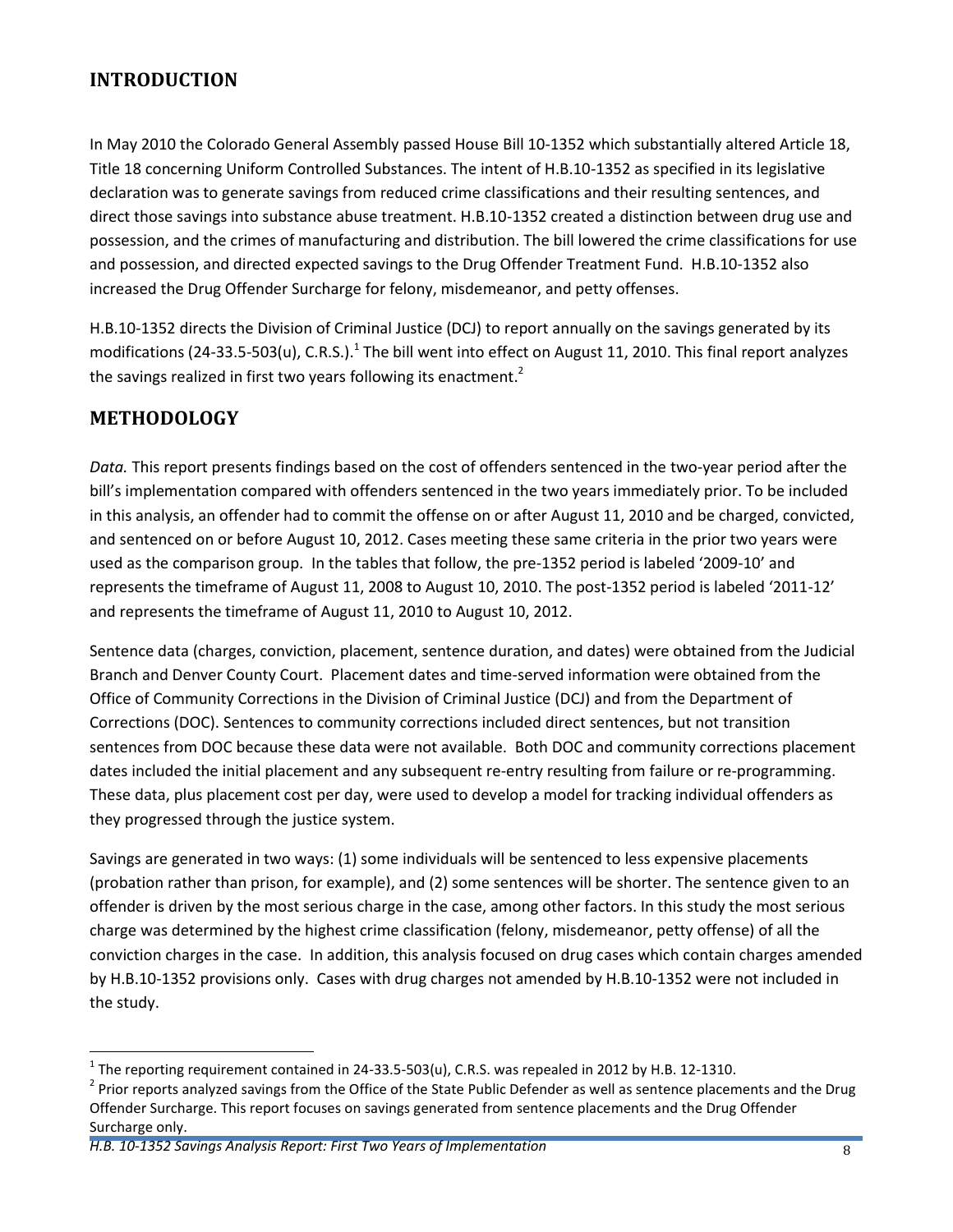Offenders may receive multiple initial sentences (jail as a condition of probation, for example) and/or have their sentence modified at a later date (i.e., probation revocation). Because each placement has a cost impact this analysis attempts to track all sentences for offenders who met the timeframe criteria. H.B.10-1352 calls for the identification of actual savings, so only those savings generated due to placement differences during the first two years of implementation are presented here.

To help assess the impact of H.B.10-1352, estimates were created of what sentences offenders would have received had the bill not passed. This is necessary because, in general, there were fewer offenders sentenced in the post-1352 period, and therefore a decline in costs would be expected. The estimation methodology takes the post-1352 offenders, gives them the same proportion of sentence placements (jail, probation, prison, etc.) that the pre-1352 offenders received, and then calculates the costs per day for each offender.<sup>3</sup> This approach assumes that the proportions of sentences would stay the same as the previous years, and is therefore limited, but it provides a rudimentary estimate of the cost of offenders had H.B.10-1352 not passed. In the tables that follow below, the estimated sentence data is labeled 'Estimated.'

Offender race/ethnicity data was obtained for the purpose of evaluating the impact of H.B.10-1352 on Minority Overrepresentation (MOR) in sentence placements.<sup>4</sup> Minority overrepresentation is defined as the presence of minorities in the criminal justice system in numbers disproportionate to their presence in the population. In Colorado Blacks currently make up four percent of the population and Hispanics account for 21%.<sup>5</sup> If MOR were not present there would be no more than these proportions of Blacks and Hispanics in each sentence placement. Race/ethnicity was available in court records obtained from the Judicial Branch<sup>6</sup>, but was not present in records from Denver County.

*Costs.* Offender cost is driven by the sentence placement combined with sentence length. The analytical model used here tracks each sentence placement, duration, and associated costs for each offender in the preand post-1352 periods. Appendix A contains the sentence placement costs used in this study. Note that the actual sentence placement costs reported here are based on the time served during the study and comparison periods. If an offender's sentence extended beyond the timeframe, only the days served within the timeframe are counted. The 'Estimated' costs for post-1352 offenders presented here were calculated by estimating (based on the prior 2-year pattern) the sentences that the offenders would have received had H.B.10-1352 not passed and applying a cost per day to those sentences.

For residential sentence placements operated by the state, marginal costs were used when available (see Appendix A). Marginal costs are "[t]he incremental costs incurred in providing one additional unit of output."<sup>7</sup> Compared to marginal cost, average cost includes fixed expenditures such as buildings and personnel, and

 3 A similar approach was used in the cost analysis for Senate Bill 03-318 undertaken by the Division of Probation Services.

<sup>&</sup>lt;sup>4</sup> The Colorado Commission on Criminal and Juvenile Justice has recommended that to reduce the incidence of DMC, the state should evaluate the impact on minorities of any proposed changes to the criminal justice system.

<sup>5</sup> Colorado Department of Local Affairs, *2010 Population by Race and Hispanic Origin*, Retrieved from

[http://dola.colorado.gov/dlg/demog/2010data/race%20and%20hispanic%20origin%20counties\\_change2000to2010.xls](http://dola.colorado.gov/dlg/demog/2010data/race%20and%20hispanic%20origin%20counties_change2000to2010.xls)

<sup>&</sup>lt;sup>6</sup>Judicial race data often does not distinguish between race and ethnicity (particularly "White" and "Hispanic"). As a result, the ability to accurately interpret this data is limited.

<sup>7</sup> Wayson, Billy L. and Funke, Gail S. (1989). *What Price Justice? A Handbook for the Analysis of Criminal Justice Costs.* Alexandria, VA: The Institute for Economic and Policy Studies, Inc. Page 98.

*H.B. 10-1352 Savings Analysis Report: First Two Years of Implementation* 9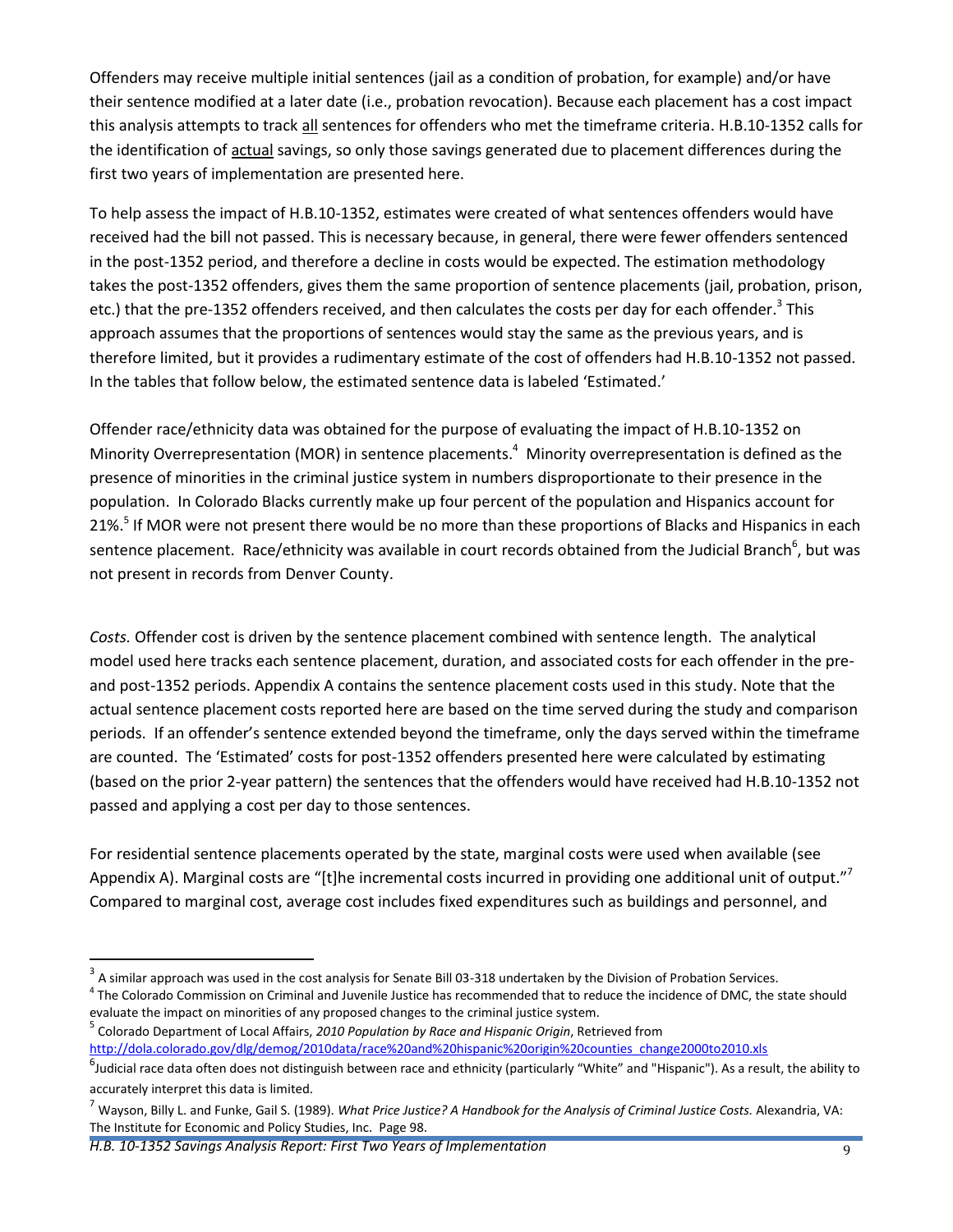would therefore overestimate the savings that occur from housing fewer offenders unless the savings resulted in a facility closure.

In the placement cost tables, jail is both excluded and included in the total so that the cost to the state versus cost to counties can be compared. Jail costs for all jurisdictions were not available, therefore the daily rate at which the DOC reimburses counties for prisoners being held was used (\$50.44). This amount underestimates the cost for metropolitan counties. For example, Arapahoe County Jail's daily cost is currently \$70.59. $^{8}$ 

#### *H.B. 10-1352 Savings Analysis Report: First Two Years of Implementation* 10 10

 8 Email correspondence on 12/19/2012 with Arapahoe County Sheriff Grayson Robinson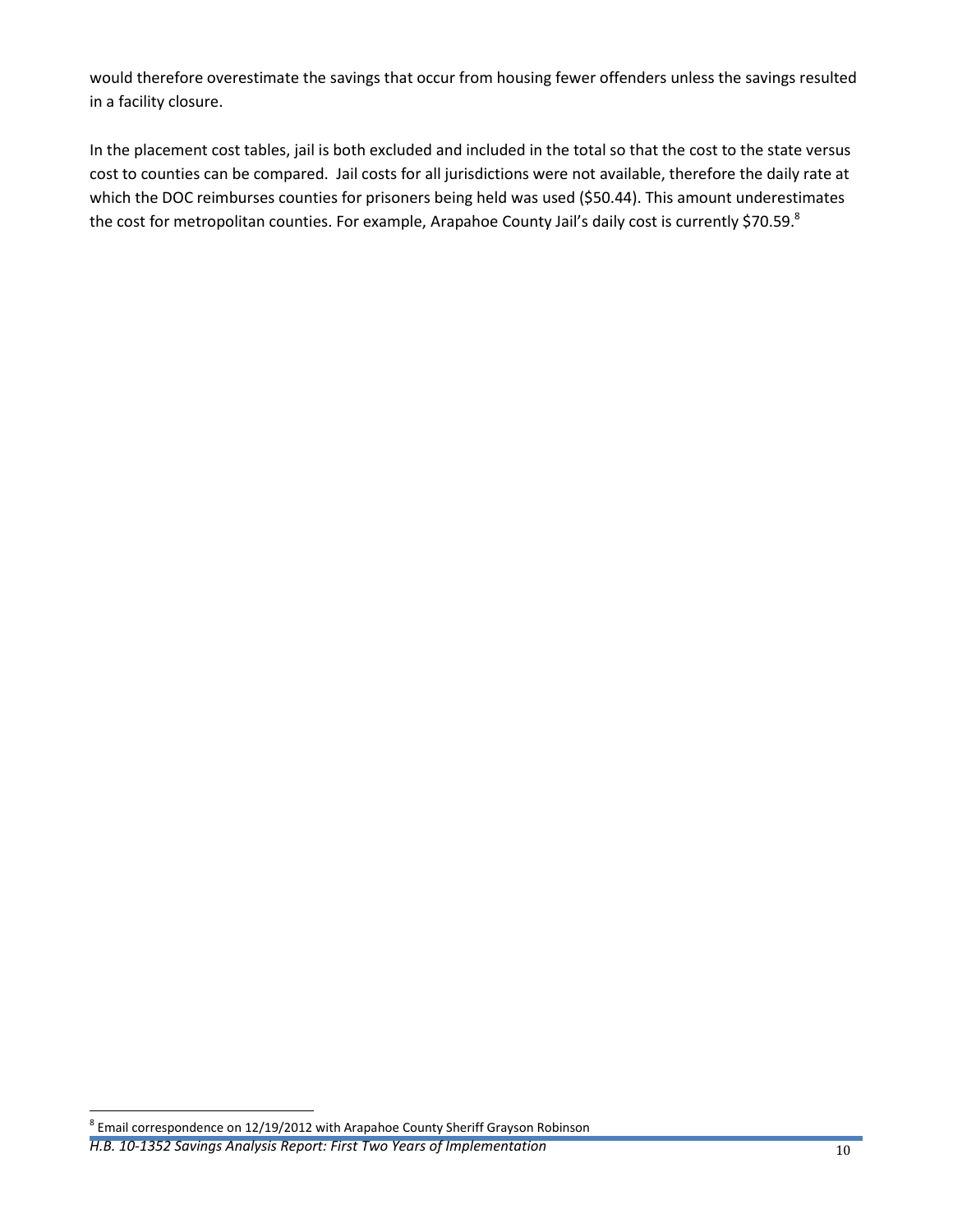## <span id="page-11-0"></span>**SENTENCE PLACEMENTS**

In the past few years filings for drug cases have declined [\(Figure 1\)](#page-11-1). This study found a similar decline in cases where an H.B.10-1352 charge was the most serious conviction offense. In the two-year period prior to H.B.10- 1352 there were **13,006** offenders convicted and sentenced, but in the two years after the bill's enactment that number dropped to **10,891**.



<span id="page-11-1"></span>**Figure 1. All drug case filings by case type, FY 2008 to FY 2011**

Data sources: Compiled from FY 2008-11 Judicial Branch Annual Statistical Reports. Excludes Denver County court filings.

The most serious charge in a case is the charge with the highest felony, misdemeanor, or petty offense class. This charge, among other factors such as criminal history, largely determines the sentence an offender receives. Some of the provisions in H.B. 10-1352 reclassified felony classes to misdemeanors, and higher felony classes down to lower felonies. In the pre-1352 period, felonies comprised 56% of all convictions. That percentage dropped to 51% in the two years following the bill's enactment (Table 3). This finding is important because offenders found guilty of misdemeanor or petty offense crimes are not eligible to be sentenced to the Department of Corrections (DOC) or to community corrections.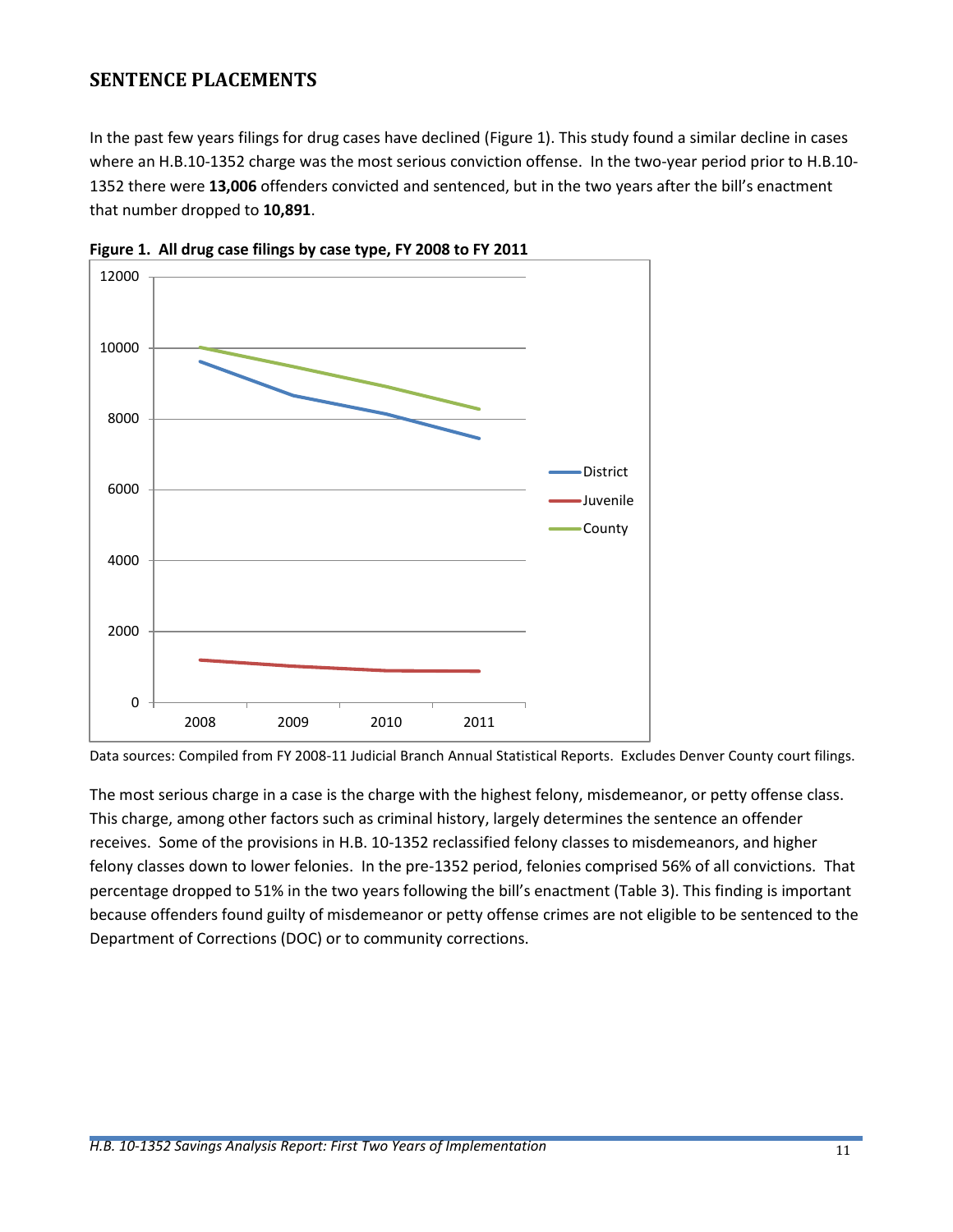|                 | 2009-10 |        |         | 2011-12 |
|-----------------|---------|--------|---------|---------|
| <b>Class</b>    | %       | N      | %       | N       |
| F <sub>2</sub>  | $< 1\%$ | 31     | $< 1\%$ | 10      |
| F <sub>3</sub>  | 7%      | 921    | 5%      | 591     |
| F4              | 19%     | 2,438  | 11%     | 1,222   |
| F <sub>5</sub>  | 6%      | 798    | 6%      | 614     |
| F <sub>6</sub>  | 23%     | 3,039  | 29%     | 3,108   |
| M1              | 16%     | 2,115  | 21%     | 2,271   |
| M <sub>2</sub>  | $< 1\%$ | 21     | 5%      | 494     |
| M <sub>3</sub>  | 0%      | 0      | $<1\%$  | 6       |
| PO <sub>2</sub> | 28%     | 3,643  | 24%     | 2,575   |
| <b>Total</b>    | 100%    | 13,006 | 100%    | 10,891  |

<span id="page-12-0"></span>**Table 3. H.B.10-1352 pre- and post-1352 conviction offense classification: 2 year study period**

Data sources: Judicial Branch and Denver County court records.

With the reclassification of several felony offenses to misdemeanors, the percentage of offenders receiving an initial sentence to the DOC and to community corrections declined in the post-1352 period (Table 4). The proportion of offenders sentenced to DOC declined from 10% to 9% of offenders, and sentences to community corrections declined from 4% to 3% of offenders in the post-1352 years. As a result of more convictions at the misdemeanor level, both jail and probation sentences increased in the post-1352 period (6% to 7% and 41% to 46%, respectively).

An estimated total of 162 DOC sentences were averted with the reduction of felonies to misdemeanors [\(Table](#page-13-1)  [5\)](#page-13-1). Most of those (107) occurred in section 405, which lowered the Felony 5 classification (F5) to a class 1 Misdemeanor (M1) for possession of a Schedule III or IV drug.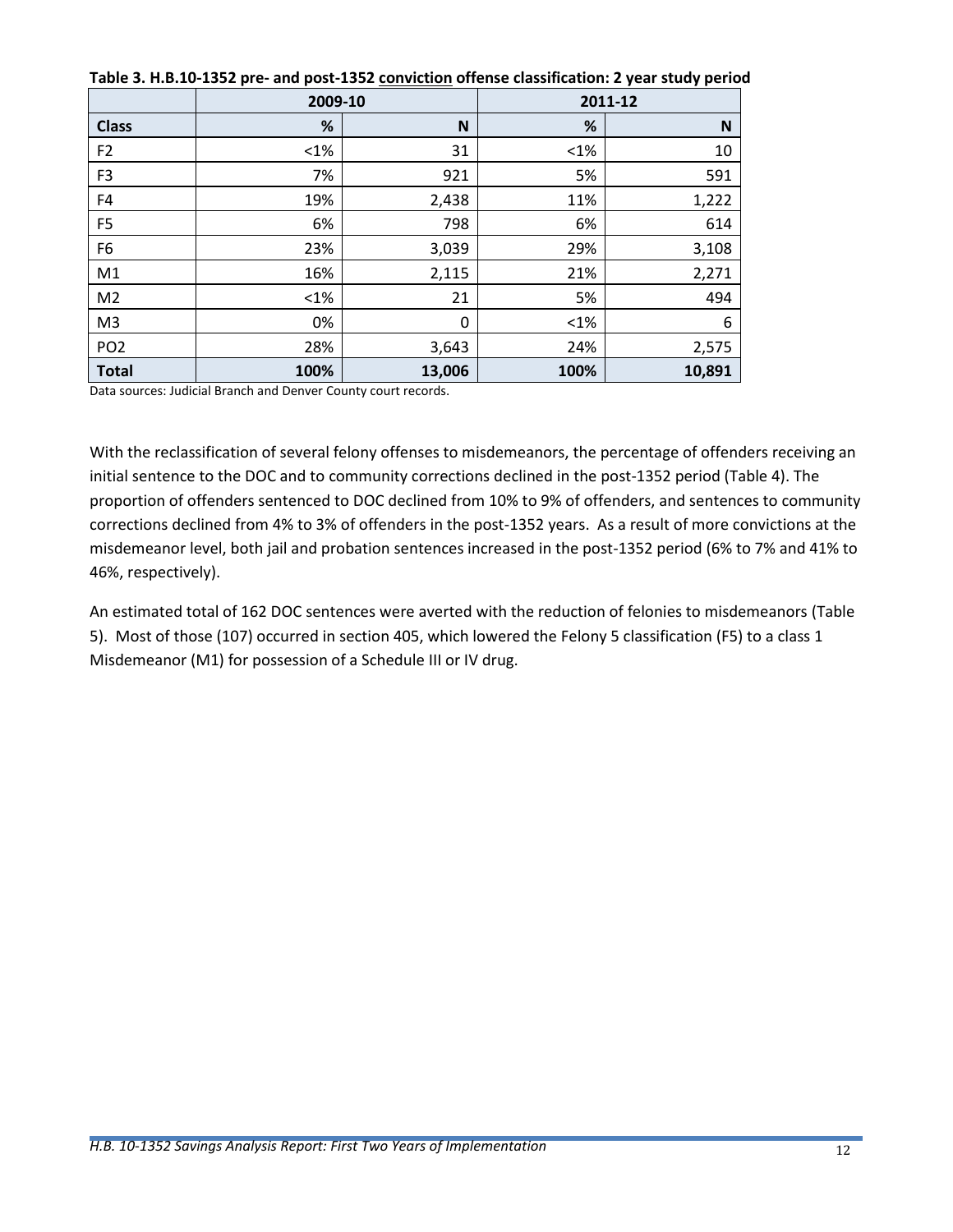|                                | 2009-10 |                | 2011-12 |        |
|--------------------------------|---------|----------------|---------|--------|
| <b>Placement</b>               | %       | N              | %       | N      |
| <b>Community Corrections</b>   | 4%      | 515            | 3%      | 363    |
| Dept of Corrections            | 10%     | 1,315          | 9%      | 995    |
| Division of Youth Corrections  | $< 1\%$ | 35             | $< 1\%$ | 22     |
| <b>Electronic Surveillance</b> | $< 1\%$ | 48             | $< 1\%$ | 42     |
| Fine Only                      | 23%     | 3,007          | 20%     | 2,165  |
| <b>Intensive Supervision</b>   | 3%      | 394            | 3%      | 313    |
| Jail                           | 6%      | 807            | 7%      | 742    |
| Jail+Probation/Deferred        | 6%      | 837            | 6%      | 654    |
| Juvenile Detention             | $< 1\%$ | 49             | $< 1\%$ | 50     |
| Probation/Deferred             | 41%     | 5,375          | 46%     | 5,005  |
| Sex Offender ISP               | <1%     | 3              | $< 1\%$ | 3      |
| <b>Unsupervised Probation</b>  | 5%      | 619            | 5%      | 535    |
| Youthful Offender System       | $< 1\%$ | $\overline{2}$ | $< 1\%$ | 2      |
| <b>Total</b>                   | 100%    | 13,006         | 100%    | 10,891 |

<span id="page-13-0"></span>**Table 4. H.B.10-1352 pre- and post-1352 initial sentence: 2 year study period**

Data sources: Judicial Branch and Denver County court records.

<span id="page-13-1"></span>

| Table 5. H.B.10-1352 Estimated DOC sentences avoided by statute section: 2 year study period |  |
|----------------------------------------------------------------------------------------------|--|
|----------------------------------------------------------------------------------------------|--|

| <b>Statute section</b>                                                  |        |
|-------------------------------------------------------------------------|--------|
| 18-18-404, C.R.S. Unlawful use of a controlled substance                | $-16$  |
| 18-18-405, C.R.S. Unlawful possession of a controlled substance         | $-107$ |
| 18-18-406, C.R.S. Offenses relating marijuana and marijuana concentrate | $-39$  |
| 18-18-407, C.R.S. Special Offender                                      |        |
| 18-18-415, C.R.S. Fraud and deceit                                      |        |
| <b>Total</b>                                                            | -162   |

Data sources: Judicial Branch and Denver County court records.

Offenders serving non-jail sentences in the post-1352 period had an actual cost that was **\$12,173,655** less than offenders who served non-jail sentences in the prior 2-year period [\(Table 6\)](#page-14-0). When jail was considered, the actual cost was **\$12,841,430** less**.** However since fewer offenders were convicted in the post-1352 period, a lower cost for that period was to be expected. So to estimate what the cost of offenders would have been had H.B.10-1352 not passed, the cost for post-1352 offender sentences was calculated using the pre-1352 proportions for days served in each placement. Subtracting the estimated cost from the actual cost of post-1352 offenders showed a savings of **\$7,629,172** for non-jail sentences and **\$7,310,997** when Jail sentences were included. The majority of estimated savings came from the more serious sentences associated with felony crimes. For example, DOC placements were **\$5,977,575** lower than the estimated cost for the post-1352 offenders. Community corrections and parole placements also showed reduced costs over the estimated costs for those placements (**-\$736,766** and **-\$610,672,** respectively). However, probation and jail costs were higher than the estimated costs for the post-1352 offenders (**\$124,654** and **\$318,176,** respectively). This was likely the result of the increased proportion of drug crimes that H.B.10-1352 classified as misdemeanors.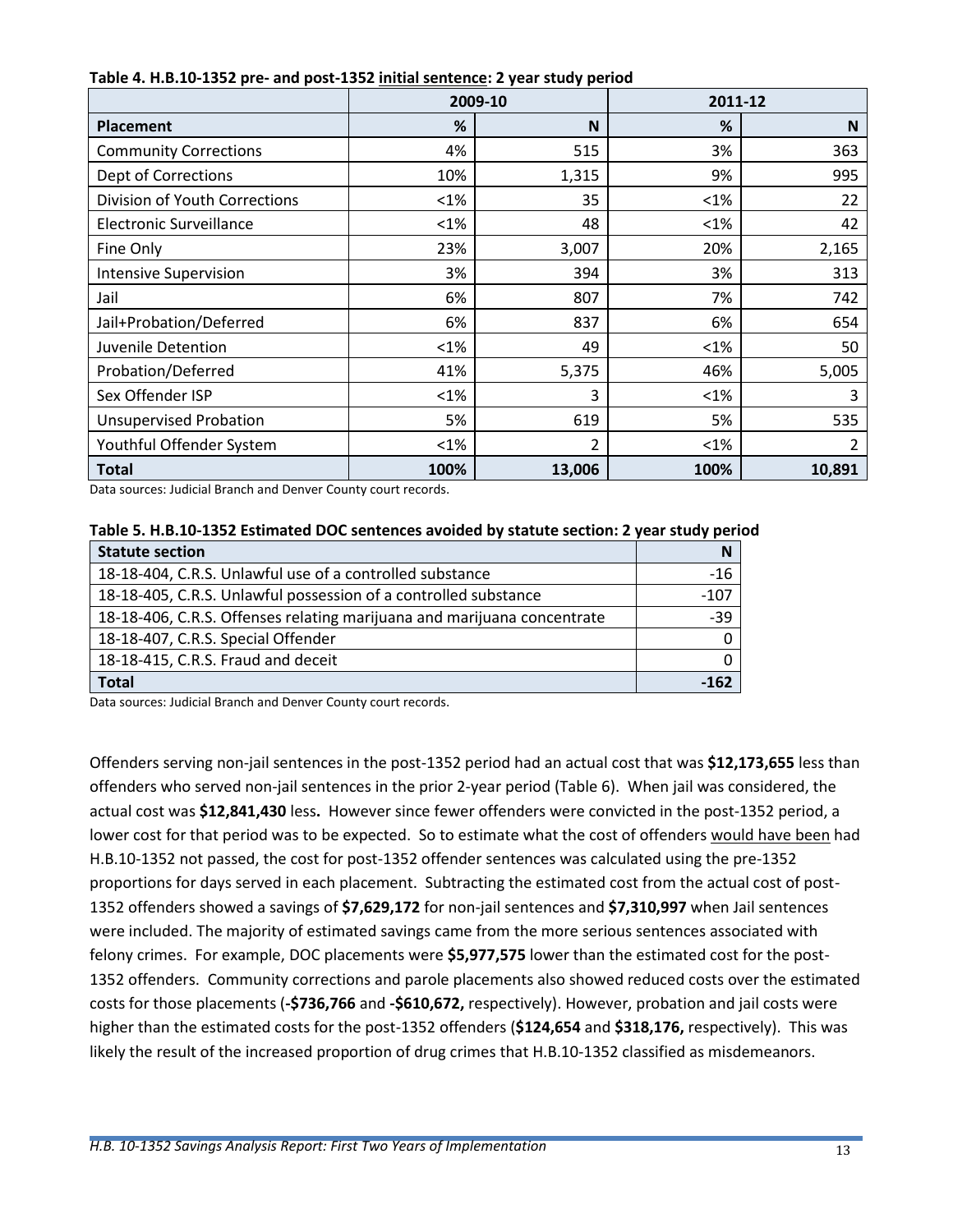|                                |              |              |               | Actual         | <b>Actual</b>    |
|--------------------------------|--------------|--------------|---------------|----------------|------------------|
|                                |              |              |               | 2011-12        | 2011-12          |
|                                | Actual       | Estimated*   | <b>Actual</b> | <b>MINUS</b>   | <b>MINUS</b>     |
|                                | 2009-10      | 2011-12      | 2011-12       | <b>Actual</b>  | <b>Estimated</b> |
| <b>Placement</b>               | $(N=13,006)$ | $(N=10,891)$ | $(N=10,891)$  | 2009-10        | 2011-12          |
| <b>Community Corrections</b>   | \$3,603,684  | \$3,290,990  | \$2,554,224   | ( \$1,049,461) | (5736,766)       |
| Dept of Corrections            | \$28,560,094 | \$25,843,339 | \$19,865,763  | ( \$8,694,331) | (\$5,977,575)    |
| Division of Youth Corrections  | \$2,853,305  | \$2,616,561  | \$2,240,007   | (5613, 298)    | ( \$376, 554)    |
| <b>Electronic Surveillance</b> | \$9,998      | \$8,583      | \$5,266       | (54, 732)      | ( \$3,317)       |
| <b>Intensive Supervision</b>   | \$1,189,306  | \$1,134,041  | \$1,008,252   | (\$181,054)    | (\$125,789)      |
| Juvenile Detention             | \$382,671    | \$330,343    | \$371,107     | ( \$11,563)    | \$40,765         |
| Parole                         | \$2,130,695  | \$2,233,568  | \$1,622,896   | ( \$507,799)   | ( \$610, 672)    |
| Probation/Deferred             | \$7,329,482  | \$6,060,154  | \$6,184,808   | (51, 144, 674) | \$124,654        |
| Sex Offender ISP               | \$9,557      | \$11,084     | \$471         | (59,086)       | ( \$10,612)      |
| Youthful Offender System       | \$25,780     | \$21,428     | \$68,123      | \$42,343       | \$46,695         |
| <b>Total</b>                   | \$46,094,572 | \$41,550,090 | \$33,920,917  | (\$12,173,655) | (57, 629, 172)   |
| Jail                           | \$7,925,536  | \$6,939,586  | \$7,257,761   | (5667, 775)    | \$318,176        |
| <b>Total</b>                   | \$54,020,108 | \$48,489,676 | \$41,178,679  | (\$12,841,430) | (\$7,310,997)    |

<span id="page-14-0"></span>**Table 6. H.B.10-1352 pre- and post-1352 costs for sentences served: 2 year study period**

Data sources: Judicial Branch and Denver County court records, Department of Corrections inmate records, Community Corrections billing data, and per-day sentence placement costs listed in Appendix A.\*Estimated sentence placements costs are calculated using pre-1352 sentence distributions with post-1352 cases.

Although the number of offenders sentenced in the post-1352 period decreased by 16% from the prior 2 years, the total non-jail cost for those offenders decreased by 26%, and if jail is included, by 24%. There were slight decreases in some placement costs in the post-1352 period, but not large enough to account for the decline of this magnitude (see Appendix A for placement costs). The largest impact on cost came from the reclassification of some felonies to misdemeanors, and from higher felonies to lower felonies. This resulted in fewer offenders being sentenced to the DOC and community corrections.

These findings should be viewed with caution for the following reasons:

- Sentencing is influenced by a variety of factors such as aggravating and mitigating circumstances, criminal history, and plea bargaining. Cost differences observed between pre- and post-1352 offenders may not be due entirely to reductions in the crime classifications.
- H.B.10-1352 reduced crime classifications for certain felony and misdemeanor crimes, but sentence ranges overlap across crime classifications. For example, the presumptive range for a Class 6 felony is 12 month to 18 months and the range for Class 5 felony is 1 to 3 years (See Appendix B).
- Sentences imposed are driven by the most serious crime, among other factors, and the most serious crime is designated by the crime classification. Because H.B.10-1352 reduced crime classifications, the frequency in which an H.B.10-1352 charge is the most serious crime is likely reduced. However offenders will still be sentenced for a crime, just not an H.B.10-1352 crime.
- Offenders are often charged with multiple crimes, may have cases in multiple jurisdictions, and may receive concurrent or consecutive sentences. In this study 69% of offenders in both study and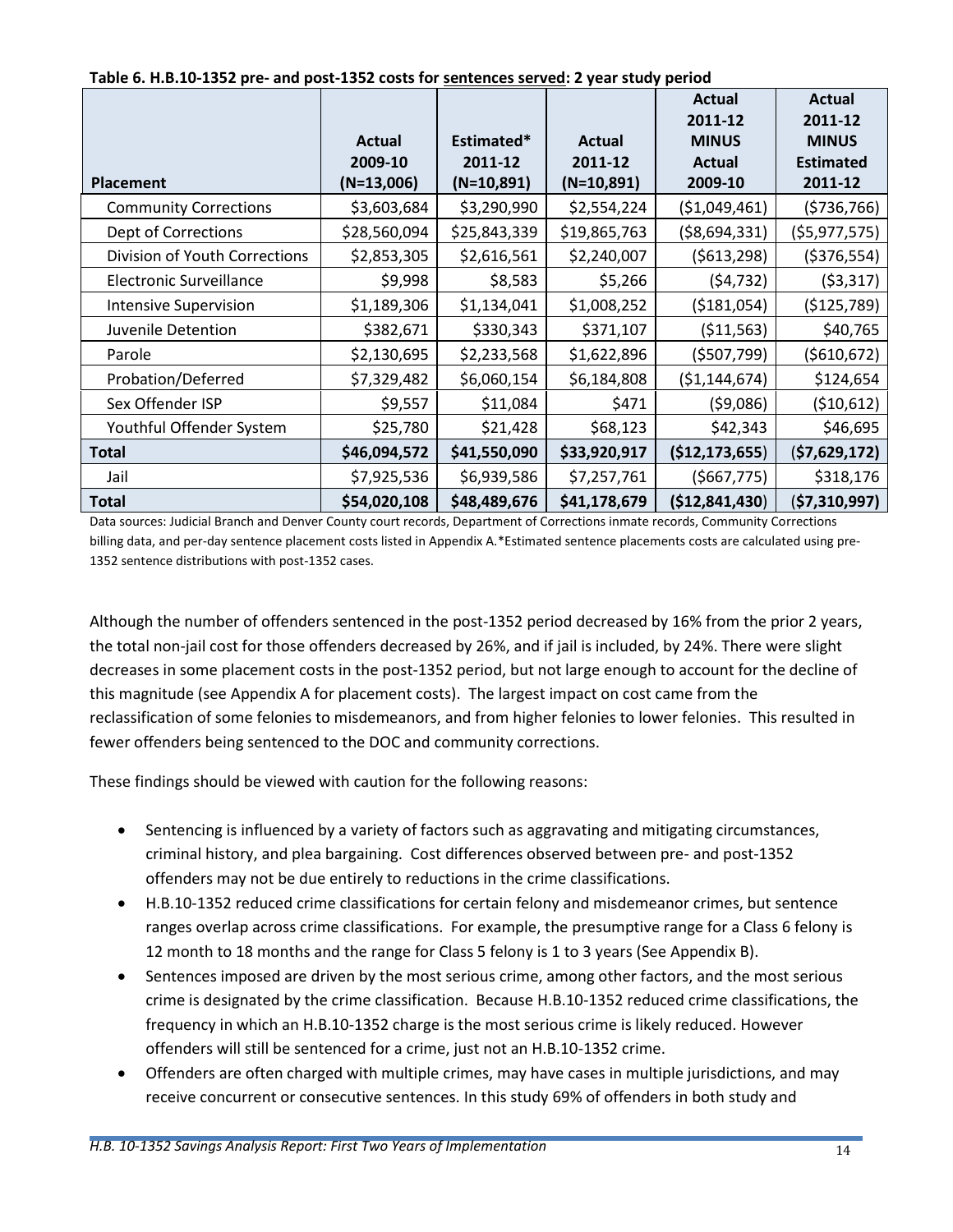comparison periods had multiple charges in their case, and more than 10% had multiple cases. Consequently, tracking offender sentence placements precisely for costing purposes is not possible.

 Despite improvements in records management systems, data errors or omissions affect the accuracy of the model. An intensive effort was made to correct obvious errors in the data, but it is likely that some errors remain.

The number and sequence of sentence placements given to an offender can be complicated. Offenders may receive multiple initial sentence placements and/or then have their sentence altered at a later date. For example, it is not uncommon for a sentence to include a jail term plus probation. Subsequent modifications to initial sentences can also occur, such as probation revocation. *This analysis attempts to track all sentence placements and subsequent modifications as indicated in the records obtained. However, 11% of offenders in the pre-1352 period and 12% of offenders in the post-1352 period had more than one case. For these offenders, only sentences for one case were included in the model due to the complexity of tracking combinations of concurrent and consecutive sentences across multiple jurisdictions.*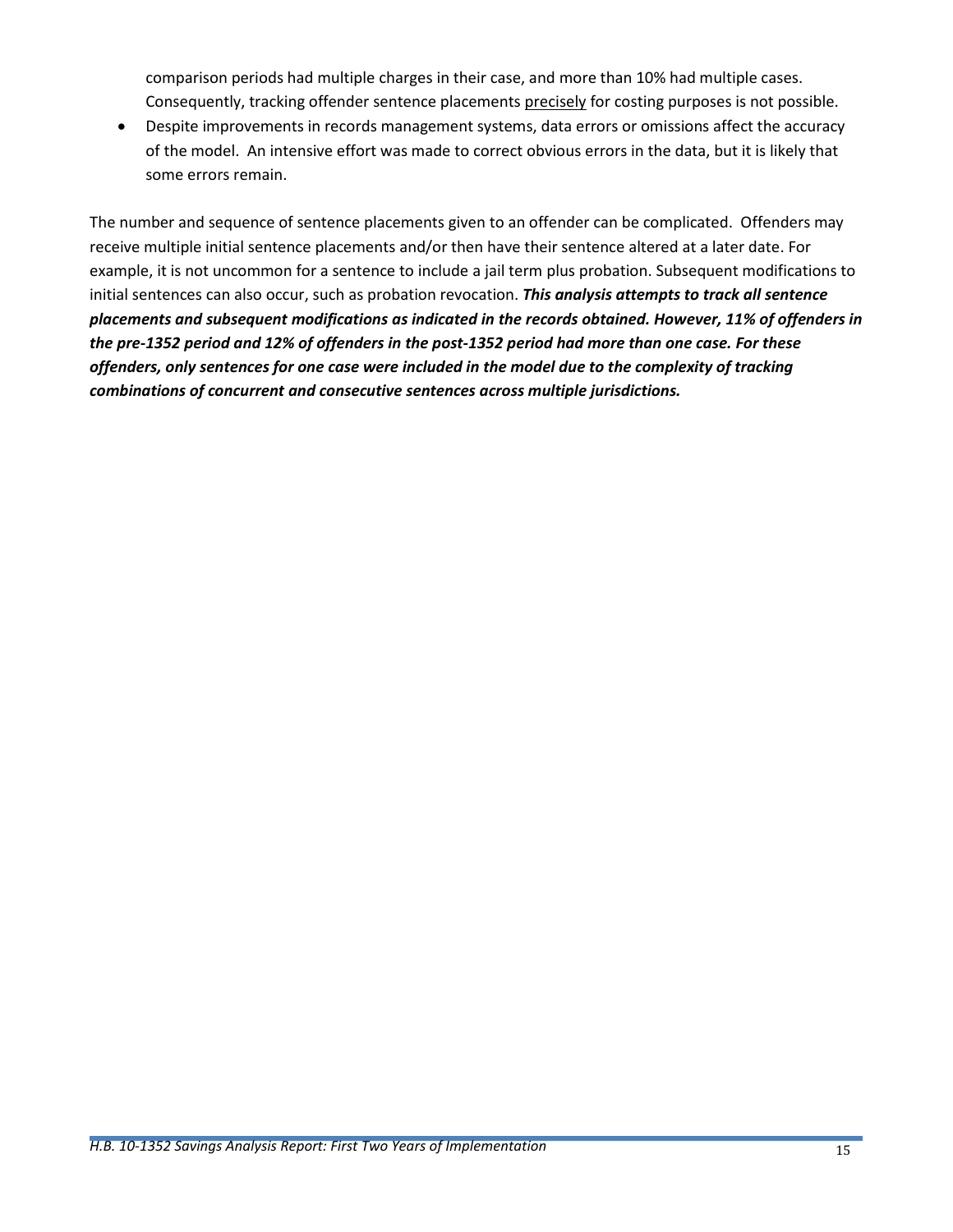## <span id="page-16-0"></span>**H.B.10-1352 SAVINGS ANALYSIS BY LAW SECTION**

For each section of Title 18, Article 18, that was modified by H.B.10-1352, the costs for offenders sentenced pre-and post-1352 was calculated and compared. Both initial filing charges and conviction charges are presented to show how many offenders entered the system with a H.B.10-1352 charge and, ultimately, how many were convicted of that crime. Initial sentence placements are included to show the effects of the reduction in crime classifications and qualifying drug amounts. Finally, the actual and estimated costs of days served in are presented for each sentence placement.

#### <span id="page-16-1"></span>**C.R.S. 18-18-404, Unlawful use of a controlled substance**

H.B.10-1352 lowered the crime classification for use of a Schedule I or II controlled substance other than marijuana from a Felony 6 (F6) to a 2<sup>nd</sup> degree misdemeanor (M2). It also lowered the classification for use of Schedule III, IV, and V drugs from an M1 to an M2.

As a result of these changes to section 404, in the 2-year post-1352 period the percentage of F6 filing charges dropped dramatically and M2 filing charges increased [\(Table 7\)](#page-16-2). The distribution of conviction charges also showed a downward shift from felonies to misdemeanors (Table 8). In the post-1352 period 98% of offenders were convicted at the M2 level compared to the pre-1352 period in which 81% were convicted at the F6 level. In both the pre- and post-1352 periods more offenders were convicted with section 404 as the most serious charge than were originally filed as the top charge. This likely resulted from more serious charges being dismissed during the plea bargaining process, causing the section 404 charge to become the top charge.

<span id="page-16-2"></span>**Table 7. H.B.10-1352 Section 404, unlawful use, pre- and post-1352 filing charges by crime classification: 2 year study period**

|                             | 2009-10 |     | 2011-12 |     |
|-----------------------------|---------|-----|---------|-----|
| <b>Crime classification</b> | %       | N   | %       | N   |
| F5                          | 3%      | 6   | 0%      | 0   |
| F <sub>6</sub>              | 80%     | 164 | 1%      | 2   |
| M1                          | 14%     | 28  | 0%      | 0   |
| M <sub>2</sub>              | 4%      | 8   | 98%     | 151 |
| M <sub>3</sub>              | 0%      | 0   | 1%      |     |
| <b>Total</b>                | 100%    | 206 | 100%    | 154 |

Data sources: Judicial Branch and Denver County court records.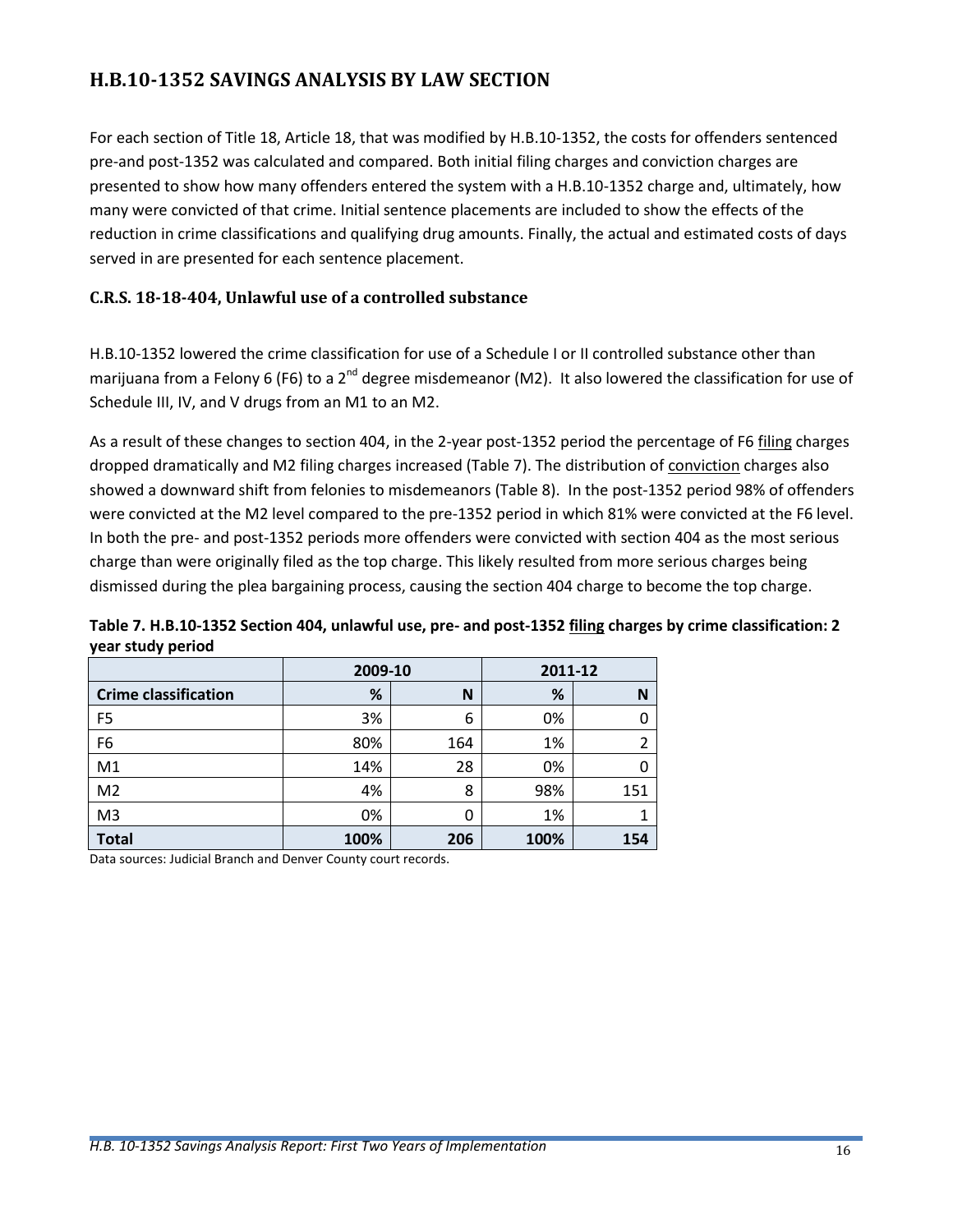|                             | 2009-10 |     | 2011-12 |     |
|-----------------------------|---------|-----|---------|-----|
| <b>Crime classification</b> | %       | N   | %       | N   |
| F <sub>5</sub>              | $< 1\%$ | 1   | 0%      | 0   |
| F <sub>6</sub>              | 81%     | 219 | 1%      | 2   |
| M1                          | 17%     | 47  | 0%      | 0   |
| M <sub>2</sub>              | 1%      | 3   | 98%     | 320 |
| M <sub>3</sub>              | 0%      | 0   | 1%      | 3   |
| <b>Total</b>                | 100%    | 270 | 100%    | 325 |

<span id="page-17-0"></span>**Table 8. H.B.10-1352 Section 404, unlawful use, pre- and post-1352 conviction charges by crime classification: 2 year study period**

Data sources: Judicial Branch and Denver County court records.

With the reduction of the F6 classification to M2, sentences to DOC and community corrections were not possible in the post-1352 period for section 404 charges. As a result, in the post-1352 period no persons received an initial sentence to DOC compared to 11 in the preceding two-year period [\(Table 9\)](#page-17-1). More misdemeanor convictions meant that sentences to Jail increased from 7% of offenders to 21% of offenders. However Probation sentences decreased from 59% to 50% of offenders [\(Table 9\)](#page-17-1).

In the pre-1352 period 5% offenders (11 of 220) received a DOC sentence for the F6 offense. Assuming that 5% of the 325 offenders convicted post-1352 would have received a DOC sentence without H.B.10-1352 means that 16 DOC sentences were averted.

|                                       | 2009-10 |     | 2011-12 |      |
|---------------------------------------|---------|-----|---------|------|
| Placement                             | %       | N   | %       | N    |
| <b>Community Corrections</b>          | 1%      | 2   | $<1\%$  | $1*$ |
| Dept of Corrections                   | 4%      | 11  | 0%      | 0    |
| <b>Electronic Surveillance</b>        | 0%      | 0   | 1%      | 4    |
| Fine/Comm. Service/Suspended Sentence | 8%      | 22  | 6%      | 20   |
| <b>Intensive Supervision</b>          | $<$ 1%  | 1   | 1%      | 3    |
| Jail                                  | 7%      | 18  | 21%     | 68   |
| Jail+Probation/Deferred               | 11%     | 30  | 8%      | 25   |
| Juvenile Detention                    | 1%      | 3   | 1%      | 2    |
| Probation/Deferred                    | 59%     | 158 | 50%     | 162  |
| <b>Unsupervised Probation</b>         | 9%      | 25  | 12%     | 40   |
| <b>Total</b>                          | 100%    | 270 | 100%    | 325  |

#### <span id="page-17-1"></span>**Table 9. H.B.10-1352 Section 404, unlawful use, pre- and post-1352 initial sentence: 2 year study period**

Data sources: Judicial Branch and Denver County court records.

\*Resulted from a concurrent felony case.

[Table 10](#page-18-2) shows the cost for days served by offenders in each of the sentence placements. Because more offenders were convicted of section 404 in the post-1352 period (pre-1352: 270, post-1352: 325), a direct comparison of costs between periods is not appropriate. However by comparing the actual cost of post-1352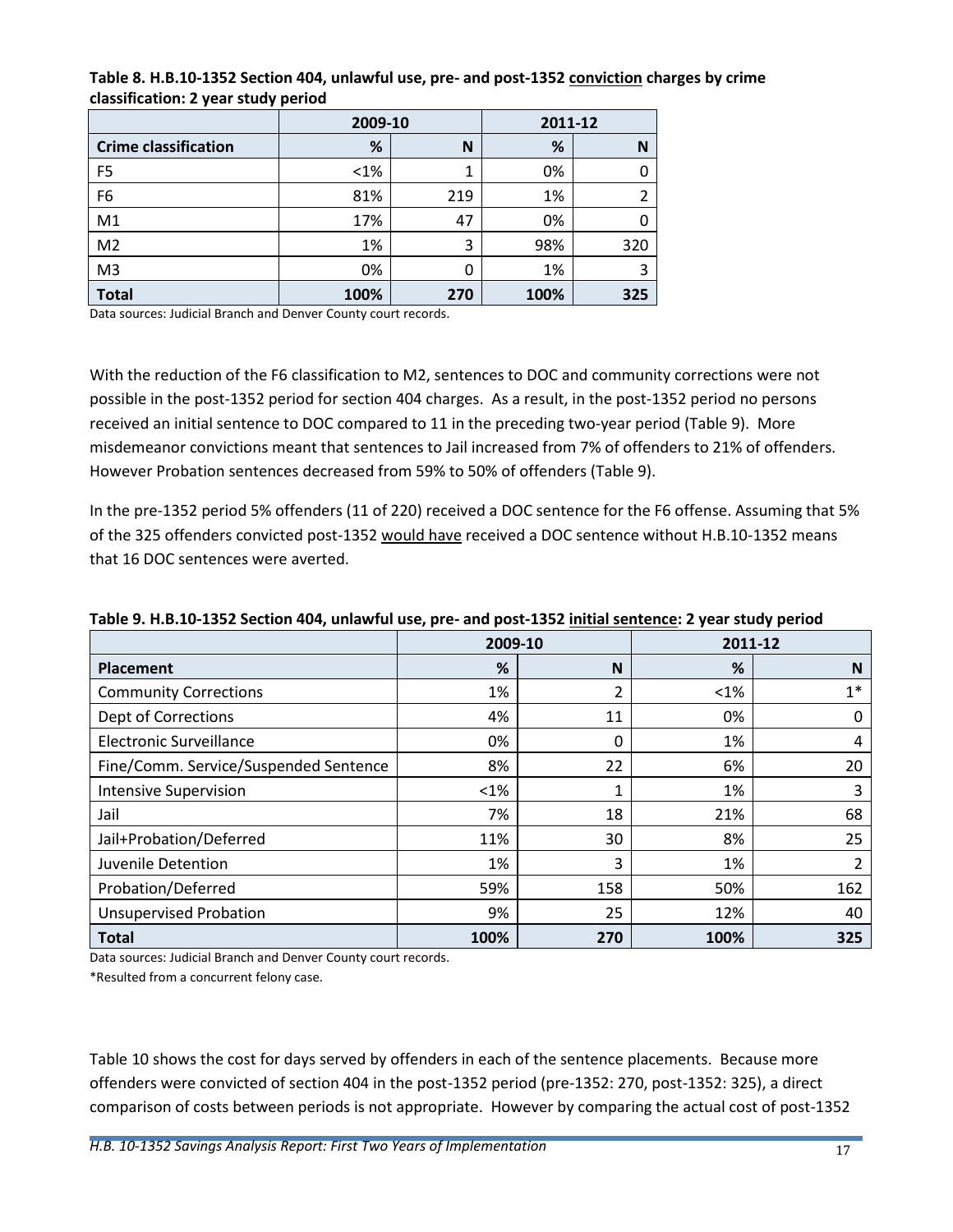sentence placements to an estimated cost for those offenders (if H.B.10-1352 not passed) a non-Jail savings of **\$463,854** was found. When jail was included the total savings were less (**\$96,046**), because actual Jail costs were higher than their estimated costs (actual: \$587,576, estimated: \$219,767). Since there were no sentences to DOC that placement cost dropped to \$0 in the post-1352 years compared with an estimated cost of **\$273,040**.

<span id="page-18-2"></span><span id="page-18-1"></span>

| Table 10. H.B.10-1352 section 404, unlawful use, pre- and post-1352 costs for sentences served: 2 year study |  |  |  |         |         |  |
|--------------------------------------------------------------------------------------------------------------|--|--|--|---------|---------|--|
| period                                                                                                       |  |  |  |         |         |  |
|                                                                                                              |  |  |  | Actual  | Actual  |  |
|                                                                                                              |  |  |  | 2011-12 | 2011-12 |  |

| <b>Placement</b>                | Actual<br>2009-10<br>$(N=270)$ | Estimated*<br>2011-12<br>$(N=325)$ | Actual<br>2011-12<br>$(N=325)$ | 2011-12<br><b>MINUS</b><br>Actual<br>2009-10 | 2011-12<br><b>MINUS</b><br><b>Estimated</b><br>2011-12 |
|---------------------------------|--------------------------------|------------------------------------|--------------------------------|----------------------------------------------|--------------------------------------------------------|
| <b>Community Corrections</b>    | \$30,293                       | \$36,477                           | \$3,995                        | (526, 298)                                   | (532, 482)                                             |
| Electronic Surveillance         | \$0                            | \$0                                | \$690                          | \$690                                        | \$690                                                  |
| Dept of Corrections             | \$229,377                      | \$273,040                          | \$0                            | (5229, 377)                                  | (\$273,040)                                            |
| Division of Youth Corrections** | \$53,485                       | \$68,486                           | \$0                            | (553, 485)                                   | (568, 486)                                             |
| <b>Intensive Supervision</b>    | \$6,866                        | \$8,823                            | \$9,225                        | \$2,360                                      | \$402                                                  |
| Juvenile Detention              | \$19,519                       | \$24,511                           | \$6,910                        | (\$12,609)                                   | (517,602)                                              |
| Parole                          | \$24,532                       | \$33,433                           | \$0                            | (524, 532)                                   | (533, 433)                                             |
| Probation/Deferred              | \$216,589                      | \$244,390                          | \$204,487                      | (512, 102)                                   | (539,903)                                              |
| <b>Total</b>                    | \$580,661                      | \$689,161                          | \$225,307                      | ( \$355, 354)                                | ( \$463, 854)                                          |
| Jail                            | \$182,593                      | \$219,767                          | \$587,576                      | \$404,983                                    | \$367,808                                              |
| <b>Total</b>                    | \$763,254                      | \$908,929                          | \$812,883                      | \$49,629                                     | ( \$96,046)                                            |

Data sources: Judicial Branch and Denver County court records, Department of Corrections inmate records, Community Corrections billing data, and per day sentence placement costs listed in Appendix A.

\*Estimated sentence placements costs are calculated using pre-1352 sentence distributions with post-1352 cases.

\*\*This represents one case and the placement resulted from a probation failure, not an initial sentence.

Г

Minority overrepresentation was not apparent in section 404 sentence placements. As noted above, Black and Hispanic persons currently represent 4% and 21%, respectively, of the Colorado population. By comparison, they were found in 1% (Black) and 11% (Hispanic) of the section 404 sentence placements in both the pre- and post-1352 periods.

<span id="page-18-0"></span>**C.R.S. 18-18-403.5, Unlawful possession of a controlled substance, and 18-18-405, C.R.S. Unlawful distribution, manufacturing, dispensing or sale.**

H.B.10-1352 relocated the act of possession from C.R.S. 18-18-405 to a new section numbered 403.5. *In this study, data for Section 403.5 was combined with data for Section 405 to enable direct comparison of costs for pre- and post-1352 timeframes.*

*18-18-403.5, C.R.S. Unlawful possession of a controlled substance.*

Section 403.5 was created by removing possession offenses from Section 405. In addition, this new section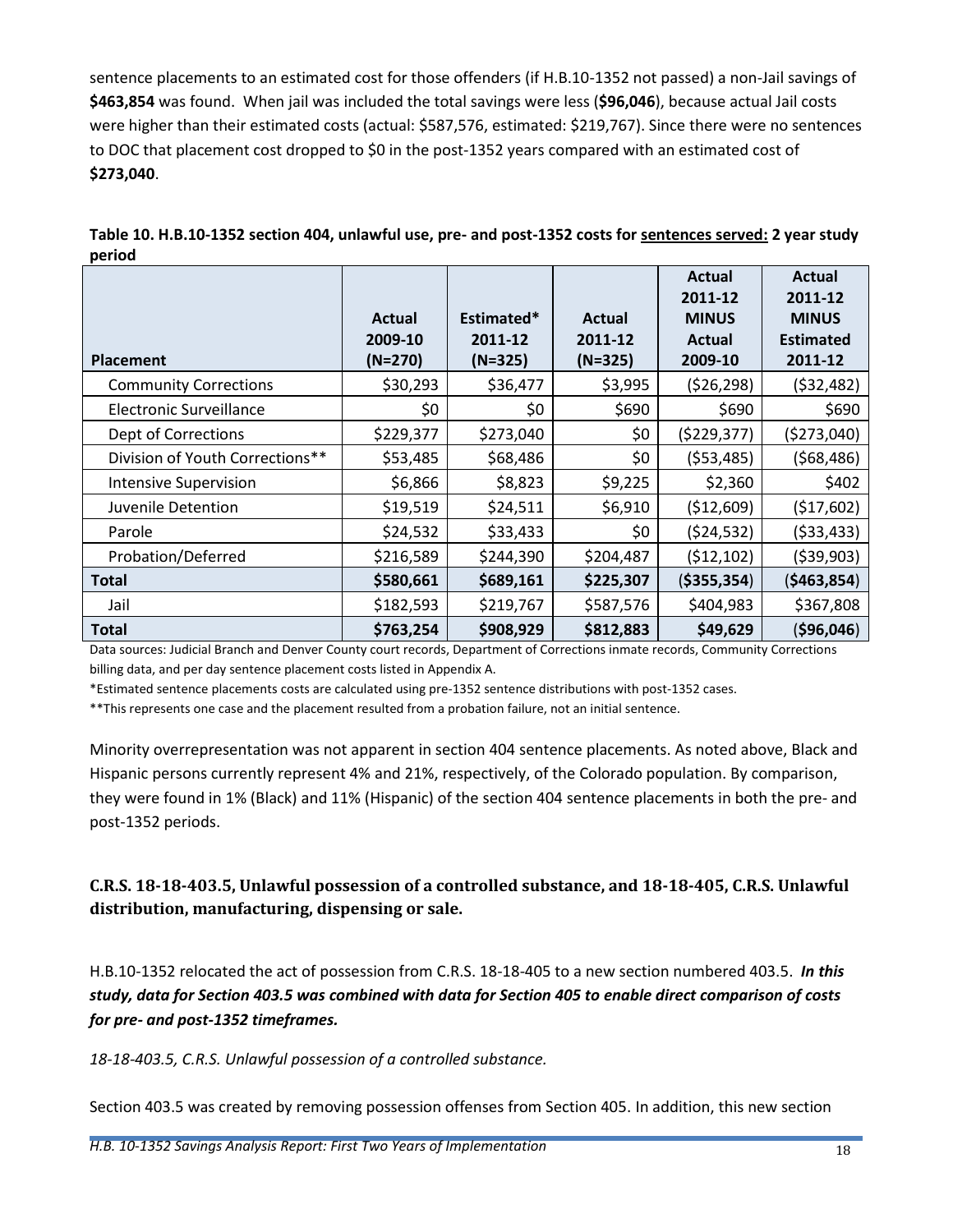made the following modifications to possession offenses:

- Increased the maximum amount for possession--from 1 gram to 4 grams or less--of Ketamine, Flunitrazepam, or a Schedule I or II drug, except Methamphetamine, for the Felony Class 6 (F6) classification.
- Reduced the classification for possession of more than 4 grams of Ketamine, Flunitrazepam, or a Schedule I or II drug, except Methamphetamine to Felony Class 4 (F4). Classified two grams or less of Methamphetamine as an F6; 2 grams or more as an F4.
- Reduced the classification for possession of Schedule III and IV drugs except Flunitrazepam or Ketamine to an M1. Previously only Schedule V drug possession was classified as an M1**.**
- Removed the increased felony class for prior convictions.

#### *18-18-405, C.R.S. Unlawful distribution, manufacturing, dispensing or sale.*

Modifications to Section 405 involved the following changes:

- Moved the act of possession from this section to a new section in Title 18, Article 18 numbered 403.5.
- Added distribution, manufacturing, dispensing or sale of Ketamine as an F3 or F2, depending on the offender's prior convictions.
- Added selling, dispensing, or distributing a controlled substance other than marijuana to a minor if the adult is more than 2 years older as an F3 punishable by a state prison term.
- Added Ketamine to subsections 2.5 and 5 regarding prior convictions and offenses.

The goals for changes to section 405 were to (1) distinguish possession offenses from sale and distribution, and (2) provide for reduced penalties for possession. The post-1352 period showed a decrease in F3 and F4 filing charges and an increase in F6 and M1 charges (Table 11). Similarly, the proportions of F3 and F4 conviction charges decreased in the post-1352 period, while F6 and M1 conviction charges increased [\(Table 12\)](#page-20-1). Total Felony convictions decreased from 83% to 72%; misdemeanor convictions increased from 17% to 28% in the post-1352 period.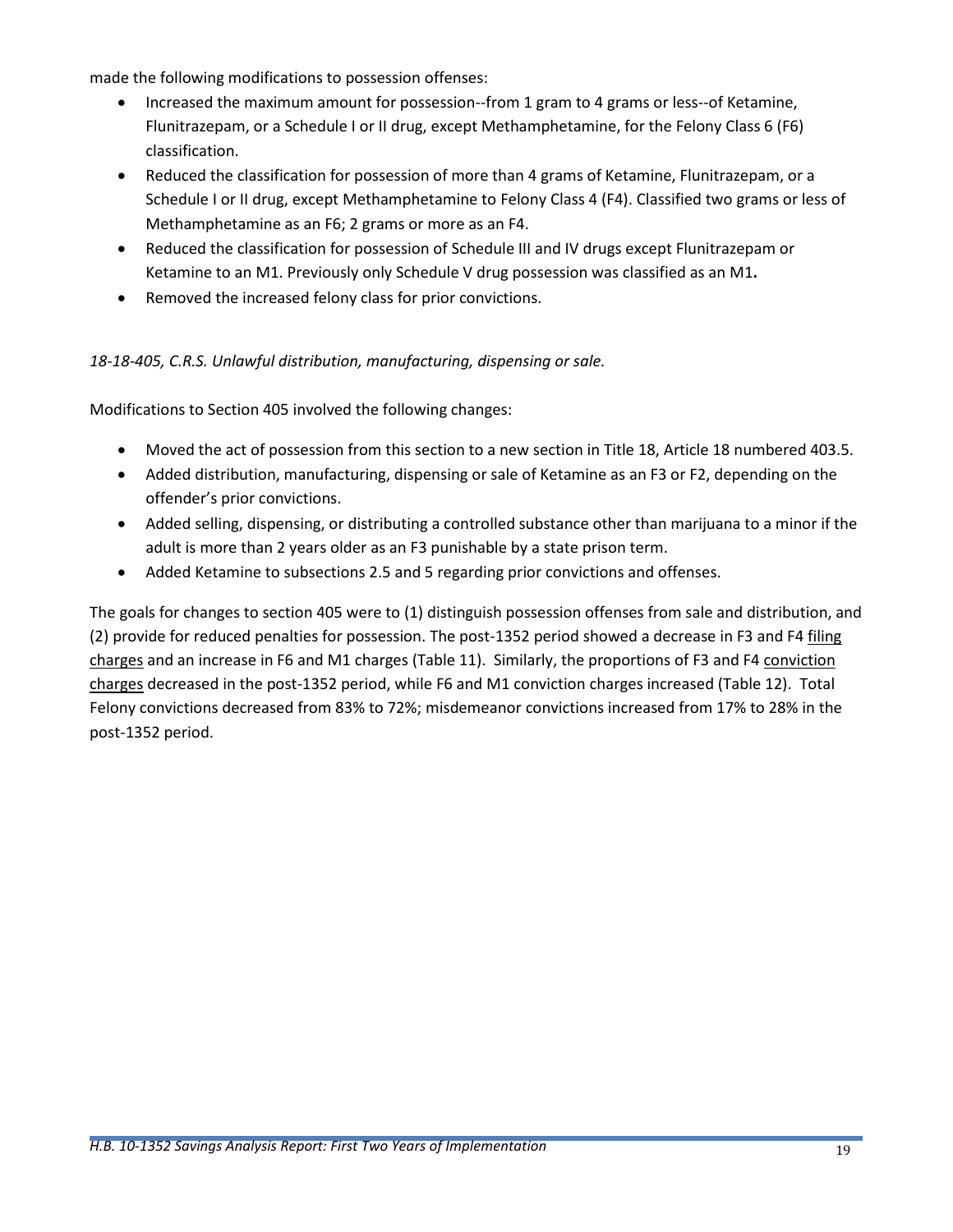<span id="page-20-0"></span>

| Table 11. H.B.10-1352 Sections 403.5 and 405 pre- and post-1352 original filing charge classification: 2 year |  |
|---------------------------------------------------------------------------------------------------------------|--|
| study period                                                                                                  |  |

|                             | 2009-10 |        |         | 2011-12 |
|-----------------------------|---------|--------|---------|---------|
| <b>Crime Classification</b> | %       | N      | %       | N       |
| F <sub>2</sub>              | 3%      | 385    | 1%      | 61      |
| F <sub>3</sub>              | 33%     | 3,688  | 29%     | 3,046   |
| F4                          | 23%     | 2,549  | 10%     | 1,064   |
| F <sub>5</sub>              | 2%      | 225    | 1%      | 71      |
| F <sub>6</sub>              | 39%     | 4,358  | 56%     | 5,870   |
| M1                          | 1%      | 107    | 4%      | 437     |
| M <sub>2</sub>              | $<$ 1%  | 1      | $< 1\%$ | 12      |
| <b>Total</b>                | 100%    | 11,313 | 100%    | 10,561  |

Data sources: Judicial Branch and Denver County court records.

<span id="page-20-1"></span>

| Table 12. H.B.10-1352 Sections 403.5 and 405 pre- and post-1352 conviction charges by crime classification: |  |
|-------------------------------------------------------------------------------------------------------------|--|
| 2 year study period                                                                                         |  |

|                             | 2009-10 |       | 2011-12 |       |
|-----------------------------|---------|-------|---------|-------|
| <b>Crime Classification</b> | %       | N     | %       | N     |
| F                           | 0%      | 0     | $<$ 1%  | 2     |
| F <sub>2</sub>              | $<$ 1%  | 30    | $<$ 1%  | 10    |
| F <sub>3</sub>              | 13%     | 907   | 9%      | 569   |
| F4                          | 26%     | 1,840 | 17%     | 1,093 |
| F <sub>5</sub>              | 5%      | 374   | 4%      | 248   |
| F <sub>6</sub>              | 38%     | 2,685 | 43%     | 2,800 |
| M1                          | 17%     | 1,212 | 28%     | 1,828 |
| M <sub>2</sub>              | $<$ 1%  | 1     | $<$ 1%  | 23    |
| <b>Total</b>                | 100%    | 7,049 | 100%    | 6,573 |

Data sources: Judicial Branch and Denver County court records.

[Table 13](#page-21-0) shows the initial sentences given to offenders for section 403.5 and 405 convictions. Initial sentences to DOC dropped from 17% to 14% in the post-1352 period. Similarly, initial sentences to community corrections declined from 7% to 5%. A large proportion of those declines resulted from changes to paragraphs (2)(A)(II) and (2)(A)(III) which reduced F4 and F5 felonies for Schedule III and IV drugs to an M1. In the pre-1352 period, 6% offenders received a DOC sentence for these offenses at the felony level. A new M1 crime was created by H.B.10-1352 (18-18-403.5(2)(c)) and 1,787 offenders were convicted for this offense. Assuming that 6% of these offenders convicted post-1352 of the M1 offense would have formerly received a DOC sentence, this translates into 107 DOC sentences that were averted.

With a higher proportion of convictions at the misdemeanor level, the percentage of offenders receiving an initial probation sentence increased from 54% to 58% and initial sentences to jail increased from 4% to 6% of sentences [\(Table 13\)](#page-21-0).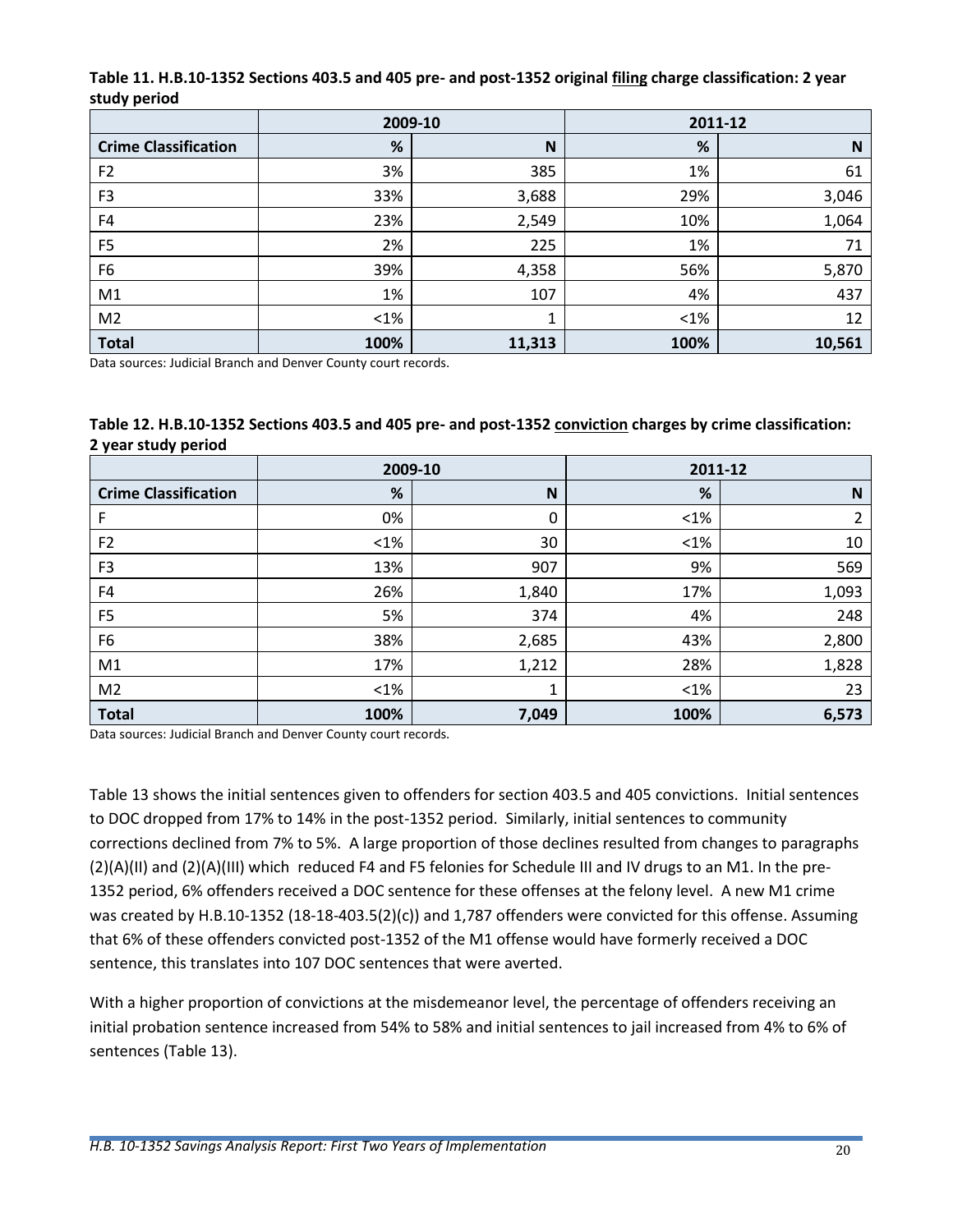|                                       |         | 2009-10 |         | 2011-12 |
|---------------------------------------|---------|---------|---------|---------|
| <b>Placement</b>                      | %       | N       | %       | N       |
| <b>Community Corrections</b>          | 7%      | 462     | 5%      | 341     |
| <b>Dept of Corrections</b>            | 17%     | 1,216   | 14%     | 934     |
| Division of Youth Corrections         | $< 1\%$ | 23      | $< 1\%$ | 16      |
| Electronic Surveillance               | $< 1\%$ | 28      | $< 1\%$ | 28      |
| Fine/Comm. Service/Suspended Sentence | 1%      | 79      | 2%      | 128     |
| <b>Intensive Supervision</b>          | 5%      | 331     | 4%      | 272     |
| Jail                                  | 4%      | 287     | 6%      | 366     |
| Jail+Probation/Deferred               | 9%      | 627     | 8%      | 525     |
| Juvenile Detention                    | $< 1\%$ | 24      | $< 1\%$ | 27      |
| Probation/Deferred                    | 54%     | 3,817   | 58%     | 3,789   |
| Sex Offender ISP                      | $< 1\%$ | 3       | $< 1\%$ | 2       |
| <b>Unsupervised Probation</b>         | 2%      | 151     | 2%      | 144     |
| Youthful Offender System              | $< 1\%$ | 1       | $< 1\%$ |         |
| <b>Total</b>                          | 100%    | 7,049   | 100%    | 6,573   |

<span id="page-21-0"></span>**Table 13. H.B.10-1352 Sections 403.5 and 405 pre- and post-1352 initial sentence: 2 year study period**

Data sources: Judicial Branch and Denver County court records.

The main effects of changes to sections 403.5 and 405 were to lower DOC, parole, and community corrections costs and to increase jail and probation costs. Fewer offenders were convicted of sections 403.5 and 405 in the post-1352 period, so a direction comparison of costs between timeframes is not appropriate (pre-1352: 7,049, post-1352: 6,573). But using the pre-1352 sentences as a guide, it is estimated that the post-1352 offenders would have had a non-jail cost of **\$36,798,350** compared to their actual cost of **\$30,410,373**, resulting in a savings of **\$6,387,977** (Table 14).

The largest difference in actual and estimated costs for section 405 was in DOC placements. The estimated cost for DOC-placed offenders was **\$24,109,574** compared with an actual cost of **\$19,039,426**, resulting in a savings of **\$5,070,148** (Table 14). Actual costs for parole and community corrections were also less than the estimated costs for those placements (parole: -\$568,236, community corrections: -\$579,741).

Post-1352 jail, probation, and juvenile detention actual costs were higher than their estimated costs (Table 14). The actual jail costs for post-1352 were **\$407,807** higher than the estimated cost for those offenders (\$5,615,838 actual vs. \$5,208,031 estimated). Probation placements cost **\$120,603** more than estimated, and juvenile detention cost **\$23,297** more. The increased costs in these placements resulted from the higher proportion of misdemeanor convictions compared to the pre-1352 period.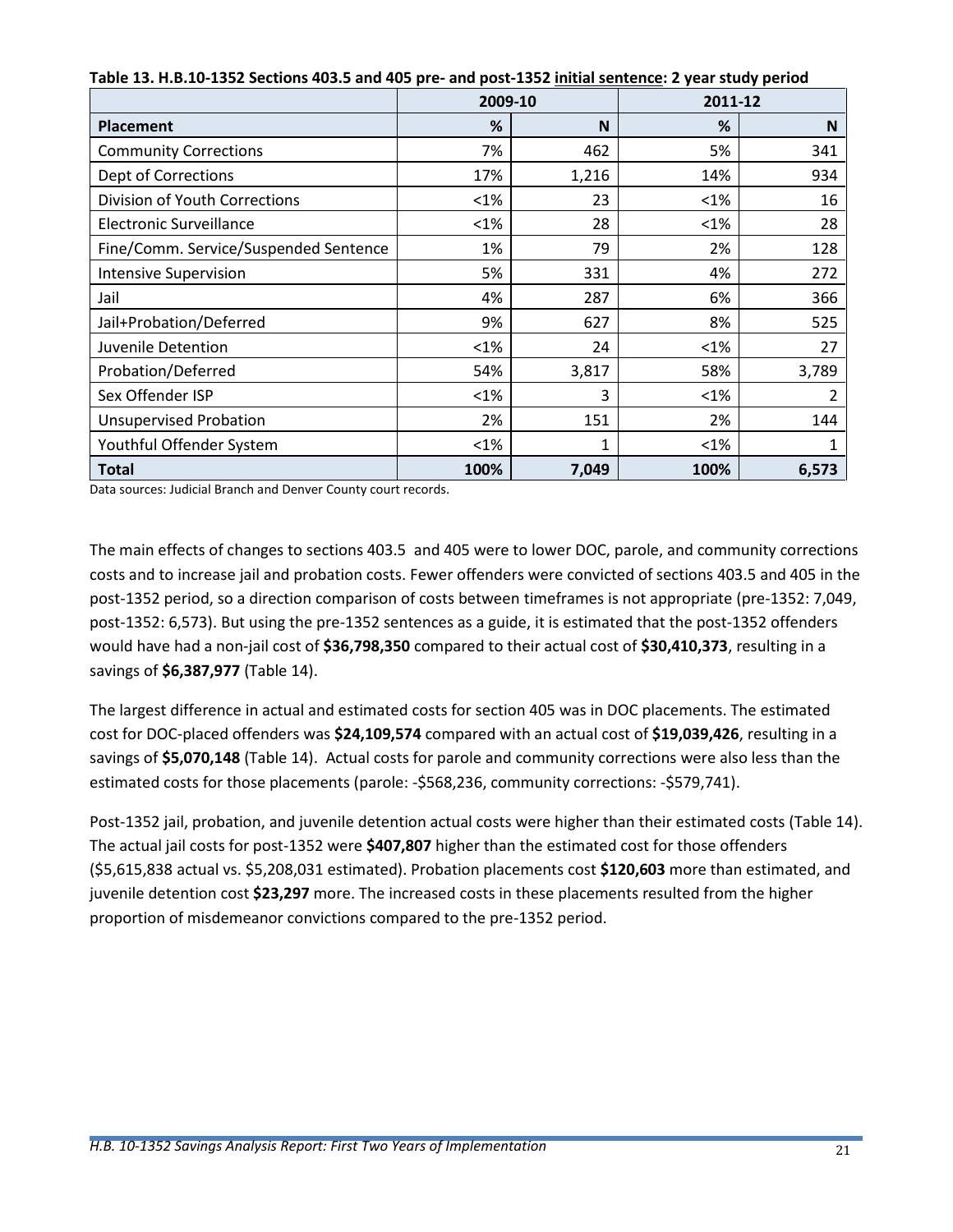<span id="page-22-1"></span>

| Table 14. H.B.10-1352 Sections 403.5 and 405 pre- and post-1352 costs for sentences served: 2 year study |  |
|----------------------------------------------------------------------------------------------------------|--|
| period                                                                                                   |  |

|                                |               |              |               | Actual                  | <b>Actual</b>           |
|--------------------------------|---------------|--------------|---------------|-------------------------|-------------------------|
|                                | <b>Actual</b> | Estimated*   | <b>Actual</b> | 2011-12<br><b>MINUS</b> | 2011-12<br><b>MINUS</b> |
|                                | 2009-10       | 2011-12      | 2011-12       | Actual                  | <b>Estimated</b>        |
| <b>Placement</b>               | $(N=7,049)$   | $(N=6,573)$  | $(N=6,573)$   | 2009-10                 | 2011-12                 |
| <b>Community Corrections</b>   | \$3,203,723   | \$2,987,397  | \$2,407,656   | (5796,067)              | (5579, 741)             |
| Dept of Corrections            | \$26,254,352  | \$24,109,574 | \$19,039,426  | (57, 214, 926)          | (55,070,148)            |
| Division of Youth Corrections  | \$1,854,260   | \$1,838,099  | \$1,602,929   | (5251, 331)             | ( \$235,170)            |
| <b>Electronic Surveillance</b> | \$6,851       | \$6,388      | \$3,528       | (53, 323)               | (52,860)                |
| <b>Intensive Supervision</b>   | \$992,597     | \$977,378    | \$865,947     | (\$126,650)             | (5111, 431)             |
| Juvenile Detention             | \$171,101     | \$166,293    | \$189,590     | \$18,489                | \$23,297                |
| Parole                         | \$2,009,112   | \$2,122,109  | \$1,553,873   | (5455, 239)             | (5568, 236)             |
| Probation/Deferred             | \$5,204,038   | \$4,558,600  | \$4,679,203   | (5524, 836)             | \$120,603               |
| Sex Offender ISP               | \$9,557       | \$11,084     | \$98          | (59, 459)               | (510,985)               |
| Youthful Offender System       | \$25,780      | \$21,428     | \$68,123      | \$42,343                | \$46,695                |
| <b>Total</b>                   | \$39,731,371  | \$36,798,350 | \$30,410,373  | ( \$9,320,998)          | (56, 387, 977)          |
| Jail                           | \$5,585,171   | \$5,208,031  | \$5,615,838   | \$30,668                | \$407,807               |
| <b>Total</b>                   | \$45,316,542  | \$42,006,381 | \$36,026,211  | ( \$9, 290, 331)        | ( \$5,980,170]          |

Data sources: Judicial Branch and Denver County court records, Department of Corrections inmate records, Community Corrections billing data, and per day sentence placement costs listed in Appendix A.

\*Estimated sentence placements costs are calculated using pre-1352 sentence distributions with post-1352 cases.

Minority overrepresentation was apparent in sections 403.5/405 placements, but the bill's changes acted to reduce the disparity. In the two years prior to H.B. 10-1352's enactment Blacks comprised 16% (N=1,147) of all sentence placements. However that proportion declined to 13% (N=850) in the post-1352 period. Initial sentences to the DOC for Blacks declined from 19% (N=225) to 14% (N=134) in the post-1352 period. Offenders of Hispanic origin comprised 14% (N=981) and 9% (N=622) of the pre- and post-1352 sentence placements, respectively, and thus were not overrepresented in sections 403.5/405.

#### <span id="page-22-0"></span>**C.R.S. 18-18-406, Offenses relating to marijuana and marijuana concentrate**

The following changes were made to offenses related to marijuana, per H.B.10-1352:

- Increased the amount of marijuana to 2 ounces or less (from 1 ounce) for unlawful possession, consumption, display, or use for a 2<sup>nd</sup> Degree Petty Offense (PO2).
- Increased amounts for possession to 2 to 6 ounces from 1 to 8 ounces, and reduced the classification to an M2 from an M1. The F5 for prior convictions was eliminated.
- Changed the amount of marijuana from more than 8 ounces to between 6 and 12 ounces for the M1 classification, down from F5. The F4 for prior convictions was eliminated.
- Created a classification of F6 for possession of more than 12 ounces of marijuana, or 3 ounces of concentrate.
- Reduced the classification for manufacturing or selling 5 pounds or less of marijuana or concentrate to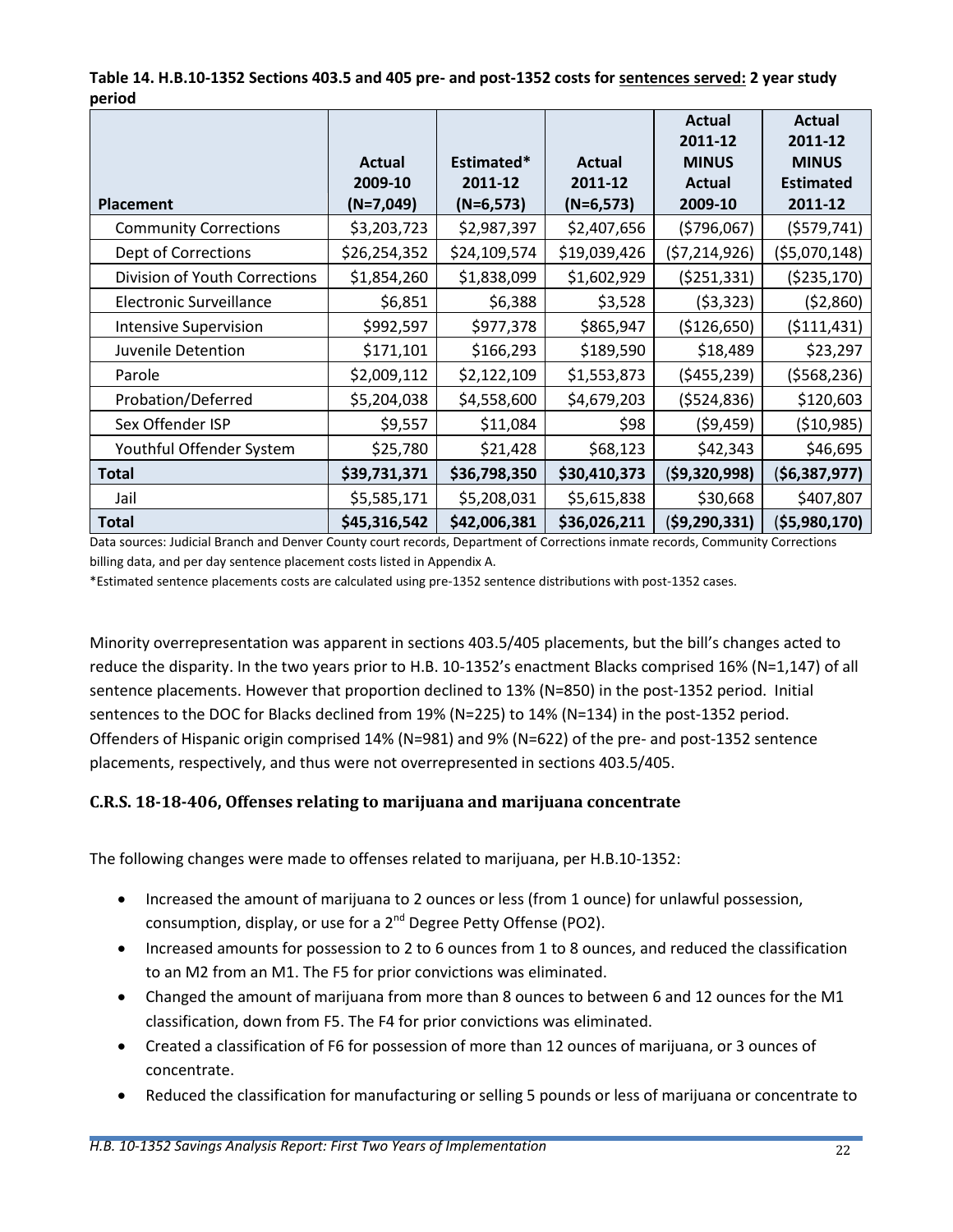an F5; F4 for more than 5 pounds and less than 100 pounds, or one pound up to 100 pounds concentrate; F3 for more than 100 pounds.

- Raised the quantity of marijuana distributed to a minor older than 15 but under 18 years, to more than 2 ounces, but less than 5 pounds, or less than one pound of concentrate for the F4 classification; F3 for the sale of more than 5 pounds, or 1 or more pounds concentrate to a minor older than 15. For offenses in which the minor is younger than 15 years old the classification was raised to F3 from F4.
- Based crime classification for cultivation on the number of plants: M1 for 6 or less plants; F5 for more than 6 plants but less than 30; F4 for more than 30 plants.

In the post-1352 period, filings for section 406 F4 offenses decreased from 18% to 6%, and filings for F5 and misdemeanors increased: 2% to 11% and 6% to 8%, respectively [\(Table 15\)](#page-23-0). Felony class 4 conviction charges also dropped as a percent of all charges in the post-1352 period; and F5, M2, and PO2 conviction charges increased [\(Table 16\)](#page-23-1). However the net effect of these changes was only a small movement in the proportion of felony convictions (16% down to 15%) to misdemeanor and petty offense convictions (84% up to 85%).

<span id="page-23-0"></span>**Table 15. H.B.10-1352 Section 406 pre- and post-1352, regarding marijuana offenses, original filing charges by crime classification: 2 year study period**

|                             | 2009-10 |       |        | 2011-12 |
|-----------------------------|---------|-------|--------|---------|
| <b>Crime Classification</b> | %       | N     | %      | N       |
| F <sub>3</sub>              | $<$ 1%  | 18    | 1%     | 66      |
| F4                          | 18%     | 1,639 | 6%     | 473     |
| F <sub>5</sub>              | 2%      | 197   | 11%    | 828     |
| F <sub>6</sub>              | $<$ 1%  | 7     | 1%     | 71      |
| M1                          | 5%      | 461   | 6%     | 439     |
| M <sub>2</sub>              | $<$ 1%  | 5     | 2%     | 183     |
| M <sub>3</sub>              | 0%      | 0     | $<1\%$ | 2       |
| PO <sub>2</sub>             | 74%     | 6,577 | 73%    | 5,614   |
| <b>Total</b>                | 100%    | 8,904 | 100%   | 7,676   |

Data sources: Judicial Branch and Denver County court records.

|                             | . .<br>2009-10<br>2011-12 |       |        |       |
|-----------------------------|---------------------------|-------|--------|-------|
| <b>Crime Classification</b> | %                         | N     | %      | N     |
| F <sub>3</sub>              | $<1\%$                    | 3     | $<1\%$ | 14    |
| F4                          | 11%                       | 587   | 3%     | 129   |
| F <sub>5</sub>              | 6%                        | 304   | 10%    | 364   |
| F <sub>6</sub>              | 1%                        | 53    | 3%     | 131   |
| M1                          | 16%                       | 856   | 12%    | 443   |
| M <sub>2</sub>              | $<1\%$                    | 17    | 4%     | 151   |
| M <sub>3</sub>              | 0%                        | 0     | $<1\%$ | 3     |
| PO <sub>2</sub>             | 67%                       | 3,643 | 68%    | 2,575 |
| <b>Total</b>                | 100%                      | 5,463 | 100%   | 3,810 |

#### <span id="page-23-1"></span>**Table 16. H.B.10-1352 Section 406, concerning marijuana, pre- and post-1352 conviction charges by crime classification: 2 year study period**

Data sources: Judicial Branch and Denver County court records.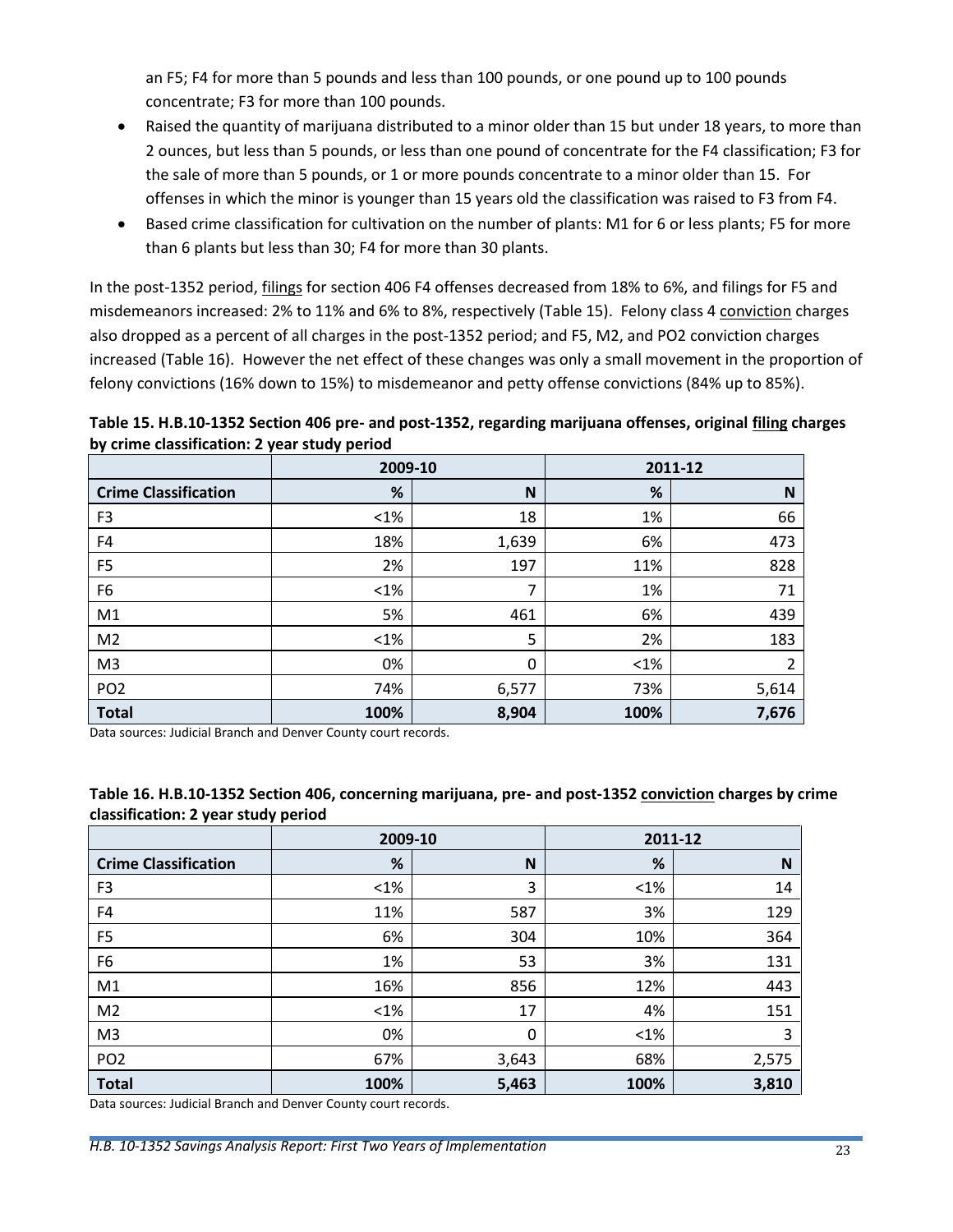The distribution of initial sentences that resulted from the above convictions looked similar between the preand post-1352 periods [\(Table 17\)](#page-24-0):

- 1% DOC
- 53% Fine/Community Service/Suspended Sentence
- 8-9% Jail
- 23-24% Probation

One significant change to section 406 reduced the F5 for possession of more than 8 ounces to an M1 for possession of 6 to 12 ounces. Therefore in the post-1352 period, DOC and community corrections sentences were not available for this offense. In the pre-1352 period 12% offenders (35 of 290) received a DOC sentence for this offense at the felony level. In the post-1352 period 327 offenders were convicted for this offense at the M1 level. Assuming that 12% of offenders convicted post-1352 of the M1 offense would have received a DOC sentence without H.B.10-1352 means that 39 DOC sentences were averted.

<span id="page-24-0"></span>**Table 17. H.B.10-1352 Section 406, regarding marijuana, pre- and post-1352 initial sentence: 2 year study period**

|                                       | 2009-10 |       | 2011-12 |       |
|---------------------------------------|---------|-------|---------|-------|
| <b>Placement</b>                      | %       | N     | %       | N     |
| <b>Community Corrections</b>          | 1%      | 39    | $< 1\%$ | 15    |
| Dept of Corrections                   | 1%      | 65    | 1%      | 43    |
| Division of Youth Corrections         | 0%      | 11    | $< 1\%$ | 6     |
| <b>Electronic Surveillance</b>        | 0%      | 20    | $< 1\%$ | 9     |
| Fine/Comm. Service/Suspended Sentence | 53%     | 2,905 | 53%     | 2,017 |
| <b>Intensive Supervision</b>          | 1%      | 52    | 1%      | 33    |
| Jail                                  | 9%      | 482   | 8%      | 300   |
| Jail+Probation/Deferred               | 3%      | 167   | 2%      | 95    |
| Juvenile Detention                    | 0%      | 22    | 1%      | 21    |
| JV Work (Denver)                      | 0%      | 19    | 0%      | 8     |
| Probation/Deferred                    | 23%     | 1,246 | 24%     | 921   |
| Sex Offender ISP                      | 0%      | 0     | 0%      | 1     |
| <b>Unsupervised Probation</b>         | 8%      | 435   | 9%      | 341   |
| <b>Total</b>                          | 100%    | 5,463 | 100%    | 3,810 |

Data sources: Judicial Branch and Denver County court records.

As noted above the proportion of felonies to misdemeanors changed slightly from the pre- to the post-1352 period. The estimated cost savings for section 406 resulted from fewer DOC and jail days served (Table 18). The actual cost for DOC placements post-1352 was **\$723,539** while the estimated cost for those offenders was **\$1,224,463**, which resulted in an estimated savings of **\$500,924**. Actual post-1352 jail costs were **\$454,817** lower than estimated (\$1,009,052 actual vs. \$1,463,870 estimated). Two sentence placements, probation and juvenile detention, showed higher actual costs than their estimates. Probation costs were **\$48,852** more than estimated and juvenile detention costs were **\$35,069** more. The total estimated non-jail savings for this section was **\$519,608**; including jail the estimated savings was **\$974,426.**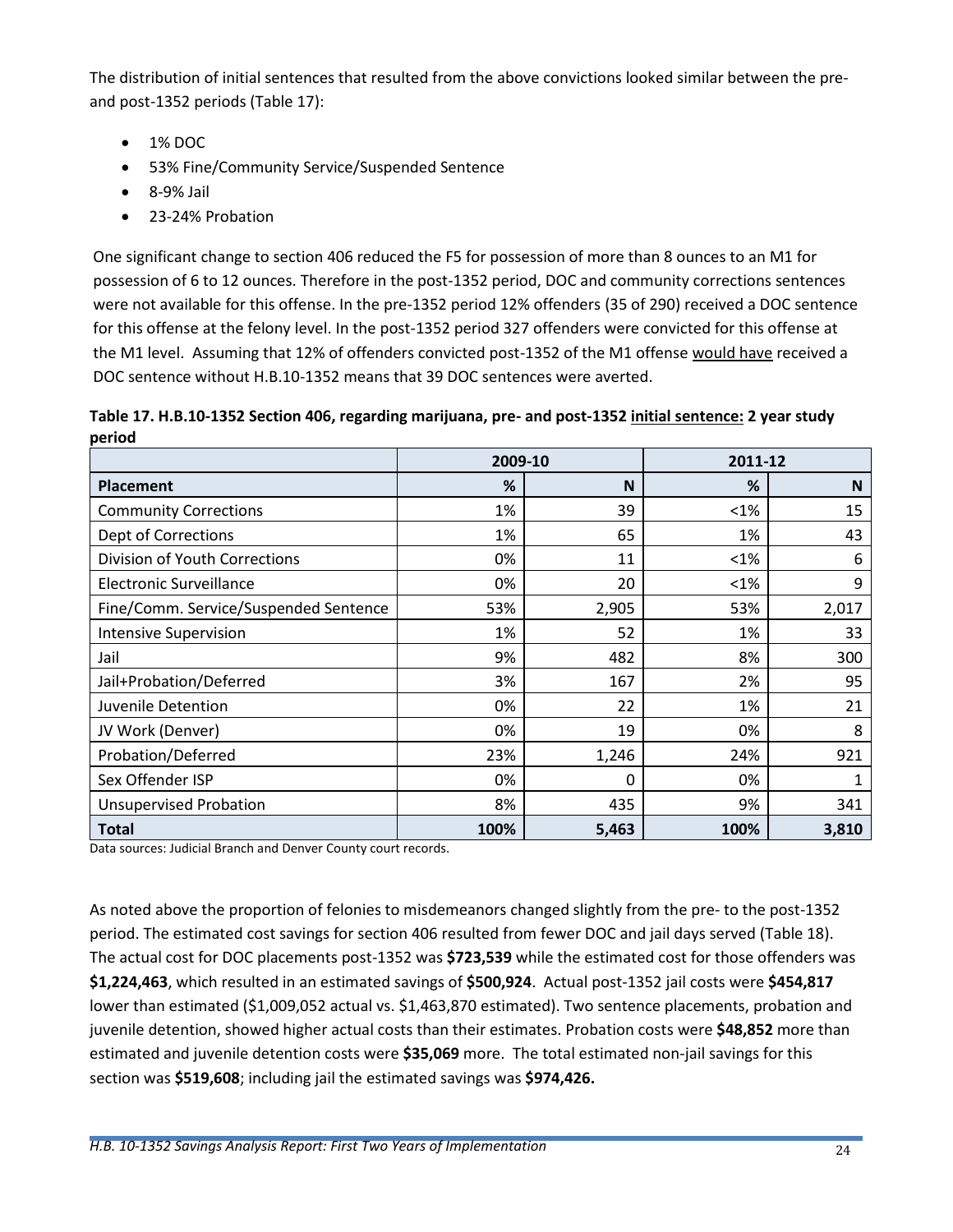<span id="page-25-1"></span>

| Table 18. H.B.10-1352 Section 406, concerning marijuana penalties, pre- and post-1352, costs of sentences |
|-----------------------------------------------------------------------------------------------------------|
| served: 2 year study period                                                                               |

|                                | Actual      | Estimated*  | <b>Actual</b> | <b>Actual</b><br>2011-12<br><b>MINUS</b> | <b>Actual</b><br>2011-12<br><b>MINUS</b> |
|--------------------------------|-------------|-------------|---------------|------------------------------------------|------------------------------------------|
|                                | 2009-10     | 2011-12     | 2011-12       | <b>Actual</b>                            | <b>Estimated</b>                         |
| <b>Placement</b>               | $(N=5,463)$ | $(N=3,810)$ | $(N=3,810)$   | 2009-10                                  | 2011-12                                  |
| <b>Community Corrections</b>   | \$290,635   | \$202,708   | \$122,806     | ( \$167, 829)                            | (579,902)                                |
| Dept of Corrections            | \$1,782,360 | \$1,224,463 | \$723,539     | (51,058,821)                             | ( \$500, 924)                            |
| Division of Youth Corrections  | \$876,691   | \$650,240   | \$637,078     | (5239, 613)                              | ( \$13,163)                              |
| <b>Electronic Surveillance</b> | \$3,147     | \$2,194     | \$863         | (52, 284)                                | (51, 332)                                |
| <b>Intensive Supervision</b>   | \$156,450   | \$119,268   | \$115,327     | (541, 123)                               | ( \$3,940)                               |
| Juvenile Detention             | \$192,051   | \$139,539   | \$174,608     | (517, 444)                               | \$35,069                                 |
| Parole                         | \$87,595    | \$69,190    | \$64,547      | (523,048)                                | (54, 643)                                |
| Probation/Deferred             | \$1,699,247 | \$1,096,003 | \$1,144,855   | (5554, 391)                              | \$48,852                                 |
| Sex Offender ISP               | \$0         | \$0         | \$373         | \$373                                    | \$373                                    |
| <b>Total</b>                   | \$5,088,174 | \$3,503,604 | \$2,983,996   | ( \$2,104,178)                           | ( \$519, 608)                            |
| Jail                           | \$2,099,010 | \$1,463,870 | \$1,009,052   | ( \$1,089,958)                           | (5454, 817)                              |
| <b>Total</b>                   | \$7,187,184 | \$4,967,474 | \$3,993,048   | ( \$3,194,136)                           | (5974, 426)                              |

Data sources: Judicial Branch and Denver County court records, Department of Corrections inmate records, Community Corrections billing data, and per day sentence placement costs listed in Appendix A.

\*Estimated sentence placements costs are calculated using pre-1352 sentence distributions with post-1352 cases.

Minority overrepresentation was apparent in section 406 sentence placements. In particular, Blacks and Hispanics made up 23% (N=15) and 25% (N=16), respectively, of initial sentences to DOC. The provisions of H.B.10-1352 had a beneficial effect on those proportions, dropping them to 19% for Blacks (N=8) and 9% for Hispanics (N=4) in the post-1352 years. The number of offenders affected was small, but the trend was in the right direction.

## <span id="page-25-0"></span>**C.R.S. 18-18-407, Special Offender**

Section 407 concerns aggravating circumstances that designate a Special Offender. H.B.10-1352 increased the thresholds for importing Schedule I and II controlled substances from any amount to more than 4 ounces and from any amount of methamphetamine to more than 2 ounces. It also added the presence of a weapon within reach, and an accomplice in possession of a firearm as aggravating circumstances.

There were 598 offenders charged with section 407 in the pre-1352 period and 384 offenders in the post-1352 period. The Special Offender statute is often dismissed during the plea bargaining process, consequently only 13 offenders in the pre-1352 period and 11 offenders in the post-1352 period had the Special Offender charges proven. The Special Offender statute calls for a sentence to the Department of Correction so most offenders in both periods were sentenced to the DOC [\(Table 19\)](#page-26-1). The actual cost of sentences served by the pre-1352 offenders was **\$169,479** and the post-1352 offenders cost was **\$137,135**.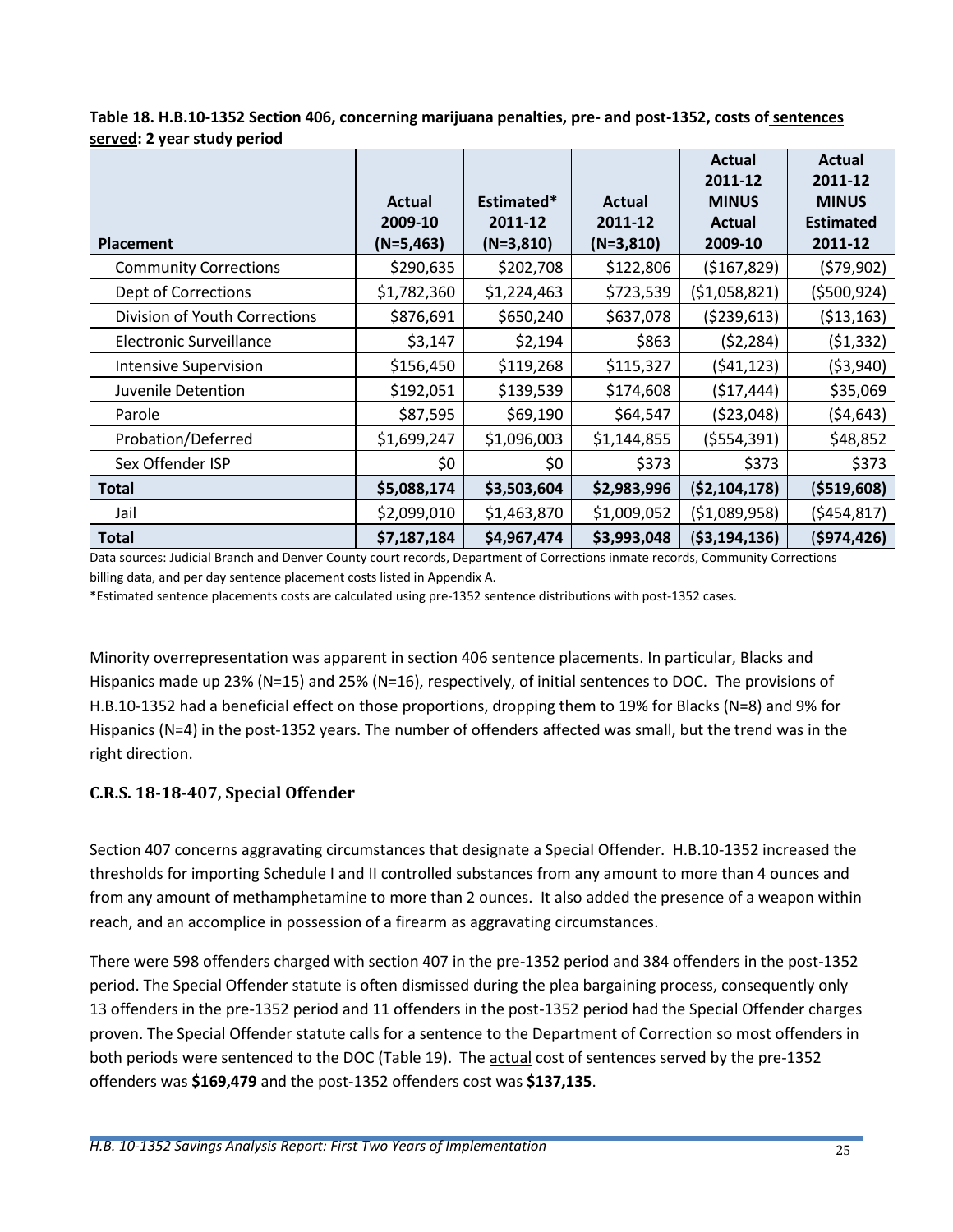The Special Offender statute paragraphs that were changed by H.B.10-1352 were charged less often in the post-1352 period than the prior two years (384 post-1352 vs. 598 pre-1352). The percentage of offenders charged with section 407 declined to 2% of all drug offenders in the post-1352 period from 3% in the prior period. However it is not clear if the H.B.10-1352 changes to section 407 were the cause of this decline or if there were other factors at work. In addition, the role that the Special Offender statute plays in the plea bargain process makes it difficult to estimate what the cost for offenders would have been if H.B.10-1352 had not passed. Consequently no cost savings were estimated for this section.

<span id="page-26-1"></span>

| Table 19. H.B.10-1352 Section 407, designating a Special Offender, pre- and post-1352 initial sentence: 2 |  |
|-----------------------------------------------------------------------------------------------------------|--|
| year study period                                                                                         |  |

|                              | 2009-10 |    |      | 2011-12 |
|------------------------------|---------|----|------|---------|
| <b>Placement</b>             | N       | %  | N    | %       |
| <b>Community Corrections</b> | 8%      |    | 0%   |         |
| Dept of Corrections          | 85%     | 11 | 91%  | 10      |
| Youthful Offender System     | 8%      |    | 9%   |         |
| <b>Total</b>                 | 100%    | 13 | 100% |         |

Data sources: Judicial Branch and Denver County court records.

#### <span id="page-26-0"></span>**C.R.S. 18-18-415, Fraud and deceit**

H.B.10-1352 changes to Section 415 reduced the classification for Fraud and Deceit to F6 from F5. The F4 for prior convictions was also dropped.

In the post-1352 period more offenders had a section 415 charge as their most serious filing offense than in the prior two years (327 post-1352 vs. 294 pre-1352). However that trend was reversed for conviction charges: fewer offenders were convicted of section 415 in the post-1352 period (172 post-1352 vs. 211 pre-1352).

Tables 20 and 21 show the downward shift from F5 to F6 for both filing and conviction charges resulting from H.B.10-1352 changes to this section. In the post-1352 period 99% of offenders were convicted at the F6 level compared to 38% in the prior two years.

<span id="page-26-2"></span>The resulting sentences received by offenders in the post-1352 period [\(Table 22\)](#page-27-1) showed a higher percentage of Probation (77% post-1352 vs. 73% pre-1352). Placements to DOC and community corrections decreased slightly (DOC: 6% to 5%, community corrections: 5% to 3%). Changes to section 415 did not reduce felony charges to misdemeanors so there were no direct DOC sentences averted.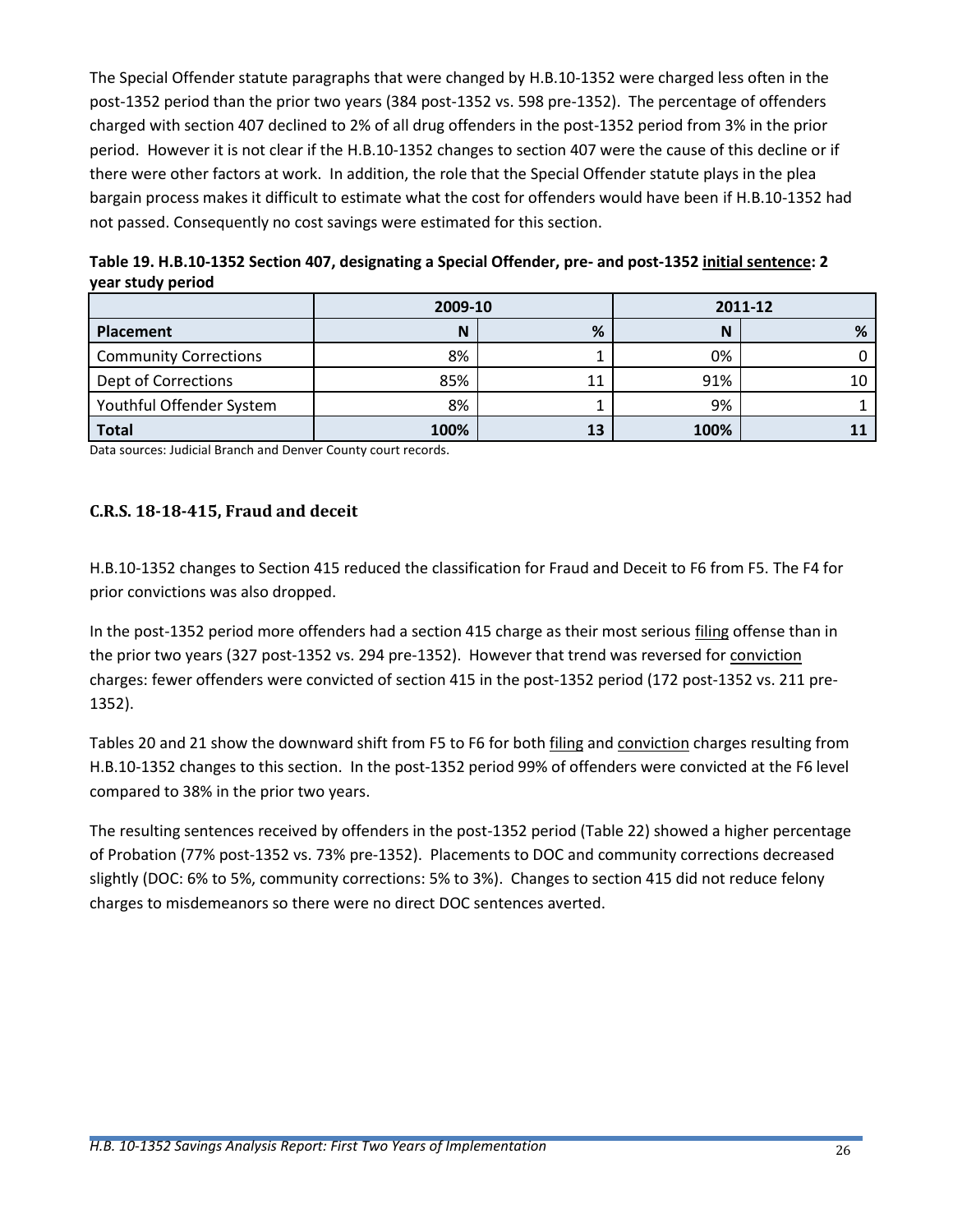| . .<br>. .                  |         |     |         |     |  |  |
|-----------------------------|---------|-----|---------|-----|--|--|
|                             | 2009-10 |     | 2011-12 |     |  |  |
| <b>Crime Classification</b> | %       | N   | %       | N   |  |  |
| F4                          | 6%      | 18  | 0%      |     |  |  |
| F <sub>5</sub>              | 66%     | 193 | $< 1\%$ |     |  |  |
| F <sub>6</sub>              | 28%     | 83  | <100%   | 326 |  |  |
| <b>Total</b>                | 100%    | 294 | 100%    | 327 |  |  |

**Table 20. H.B.10-1352 Section 415 pre- and post-1352, regarding fraud and deceit offenses, original filing charges by crime classification: 2 year study period**

Data sources: Judicial Branch and Denver County court records.

#### <span id="page-27-0"></span>**Table 21. H.B.10-1352 Section 415, concerning fraud and deceit, pre- and post-1352 conviction charges by crime classification: 2 year study period**

|                             | 2009-10 |     | 2011-12 |  |
|-----------------------------|---------|-----|---------|--|
| <b>Crime Classification</b> | %       | N   | %       |  |
| F <sub>4</sub>              | 5%      | 11  | 0%      |  |
| F <sub>5</sub>              | 56%     | 119 | 1%      |  |
| F6                          | 38%     | 81  | 99%     |  |
| <b>Total</b>                | 100%    | 211 | 100%    |  |

Data sources: Judicial Branch and Denver County court records.

#### <span id="page-27-1"></span>**Table 22. H.B.10-1352 Section 415, regarding fraud and deceit, pre- and post-1352 initial sentence: 2 year study period**

|                                       | 2009-10 |     | 2011-12 |     |
|---------------------------------------|---------|-----|---------|-----|
| Placement                             | %       | N   | %       | N   |
| <b>Community Corrections</b>          | 5%      | 11  | 3%      | 6   |
| <b>Dept of Corrections</b>            | 6%      | 12  | 5%      | 8   |
| Division of Youth Corrections         | <1%     | 1   | 0%      | 0   |
| <b>Electronic Surveillance</b>        | 0%      | 0   | 1%      | 1   |
| Fine/Comm. Service/Suspended Sentence | $<$ 1%  | 1   | 0%      | 0   |
| <b>Intensive Supervision</b>          | 5%      | 10  | 3%      | 5   |
| Jail                                  | $<$ 1%  | 1   | 0%      | 0   |
| Jail+Probation/Deferred               | 6%      | 13  | 5%      | 9   |
| Probation/Deferred                    | 73%     | 154 | 77%     | 133 |
| <b>Unsupervised Probation</b>         | 4%      | 8   | 6%      | 10  |
| <b>Total</b>                          | 100%    | 211 | 100%    | 172 |

Data sources: Judicial Branch and Denver County court records.

As noted in the sections above, because fewer offenders were convicted in the post-1352 period, a direct comparison of costs between periods is not appropriate. However when the estimated cost for post-1352 offenders is compared with their actual cost, an estimated non-jail savings of **\$257,733** was realized [\(Table 23\)](#page-28-1). Including jail placements increased the estimated savings to **\$260,356**. The majority of the cost savings resulting from changes to Section 415 were from DOC days served. The actual cost for DOC placements was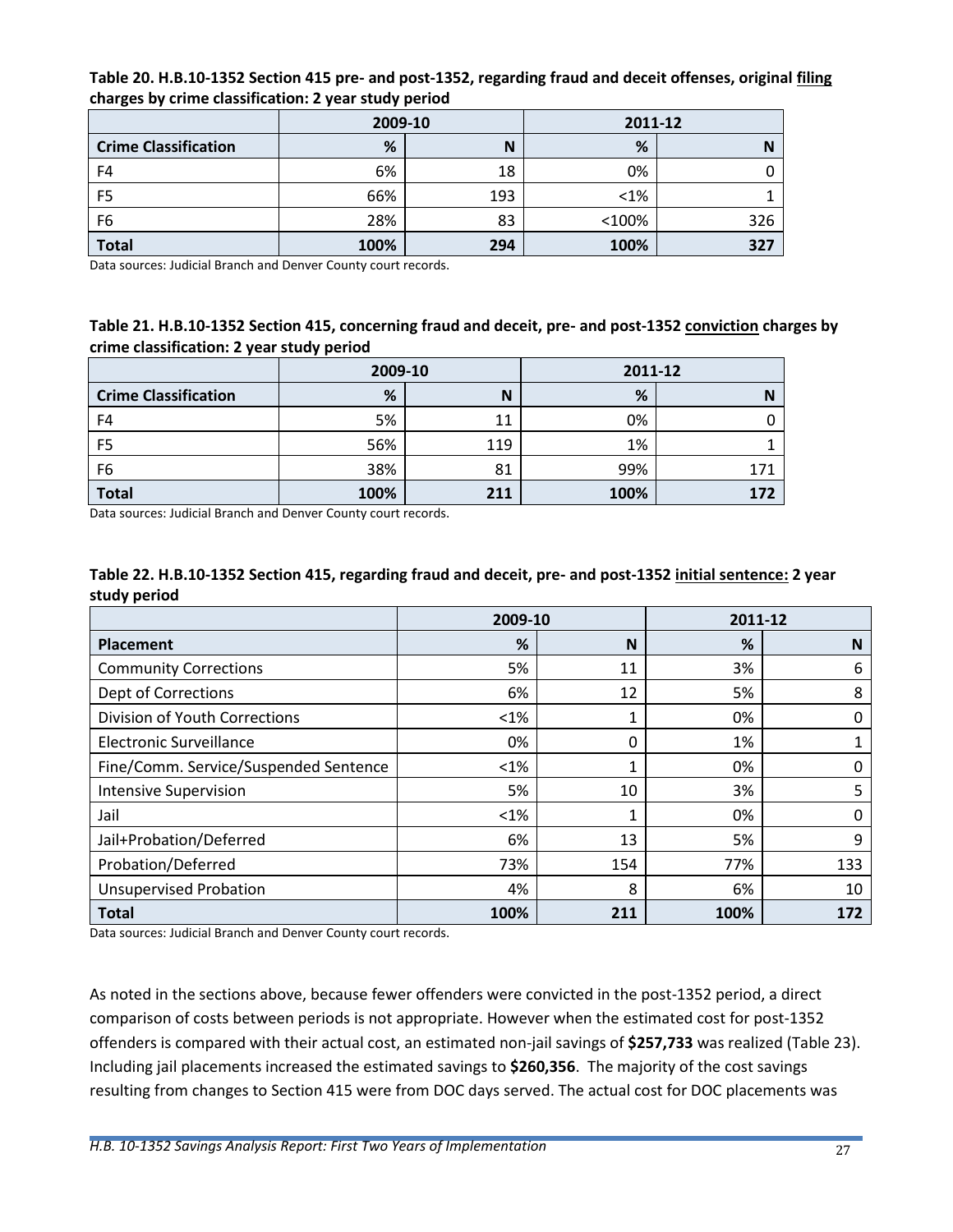**\$133,464** lower than the estimated cost for post-1352 offenders (\$102,798 actual vs. \$236,262 estimated).

|                               |                                |                                    |                                | Actual<br>2011-12                 | <b>Actual</b><br>2011-12                    |
|-------------------------------|--------------------------------|------------------------------------|--------------------------------|-----------------------------------|---------------------------------------------|
| <b>Placement</b>              | Actual<br>2009-10<br>$(N=211)$ | Estimated*<br>2011-12<br>$(N=172)$ | Actual<br>2011-12<br>$(N=172)$ | <b>MINUS</b><br>Actual<br>2009-10 | <b>MINUS</b><br><b>Estimated</b><br>2011-12 |
| <b>Community Corrections</b>  | \$79,034                       | \$64,408                           | \$19,767                       | (559, 266)                        | (544, 641)                                  |
| Dept of Corrections           | \$294,005                      | \$236,262                          | \$102,798                      | (5191, 207)                       | (\$133,464)                                 |
| Electronic Surveillance       | \$0                            | \$0                                | \$185                          | \$185                             | \$185                                       |
| Division of Youth Corrections | \$68,869                       | \$59,735                           | \$0                            | (568, 869)                        | (559, 735)                                  |
| <b>Intensive Supervision</b>  | \$33,394                       | \$28,572                           | \$17,753                       | ( \$15,641)                       | (\$10,820)                                  |
| Parole                        | \$9,456                        | \$8,836                            | \$4,476                        | (54,980)                          | (54, 360)                                   |
| Probation/Deferred            | \$209,608                      | \$161,161                          | \$156,263                      | (553, 345)                        | (54,898)                                    |
| <b>Total</b>                  | \$694,365                      | \$558,974                          | \$301,242                      | ( \$393, 124)                     | (\$257,733)                                 |
| Jail                          | \$58,763                       | \$47,918                           | \$45,295                       | ( \$13,467)                       | (52,623)                                    |
| <b>Total</b>                  | \$753,128                      | \$606,892                          | \$346,537                      | (\$406,591)                       | ( \$260, 356)                               |

<span id="page-28-1"></span>

| Table 23. H.B.10-1352 Section 415, concerning fraud and deceit penalties, pre- and post-1352, costs of |  |
|--------------------------------------------------------------------------------------------------------|--|
| sentences served: 2 year study period                                                                  |  |

Data sources: Judicial Branch and Denver County court records, Department of Corrections inmate records, Community Corrections billing data, and per day sentence placement costs listed in Appendix A.

\*Estimated sentence placements costs are calculated using pre-1352 sentence distributions with post-1352 cases.

Minority overrepresentation worsened for the Black population sentenced under section 415 but the number of offenders affected was small. The percentage of Blacks in all sentence placements increased from 2% (N=5) to 8% (N=13) in the post-1352 period. One person received an initial sentence to the DOC in the post-1352 period while none had received a DOC sentence in the prior 2 years.

## <span id="page-28-0"></span>**C.R.S. 18-19-103, Drug Offender Surcharge**

H.B.10-1352 made the following changes to the Drug Offender Surcharge:

- Increased F4 surcharge from \$1,500 to \$2,000.
- Increased F5 surcharge from \$1,125 to \$1,500.
- Increased F6 surcharge from \$750 to \$1,250.
- Increased M1 surcharge from \$600 to \$1,000.
- Increased M2 surcharge from \$450 to \$600.
- Increased M3 surcharge from \$225 to \$300.
- Increased Petty Offenses surcharge from \$100 to \$200.

The Drug Offender Surcharge was assessed on 11,161 offenders in the pre-1352 period and to 10,302 offenders post-1352 [\(](#page-29-1)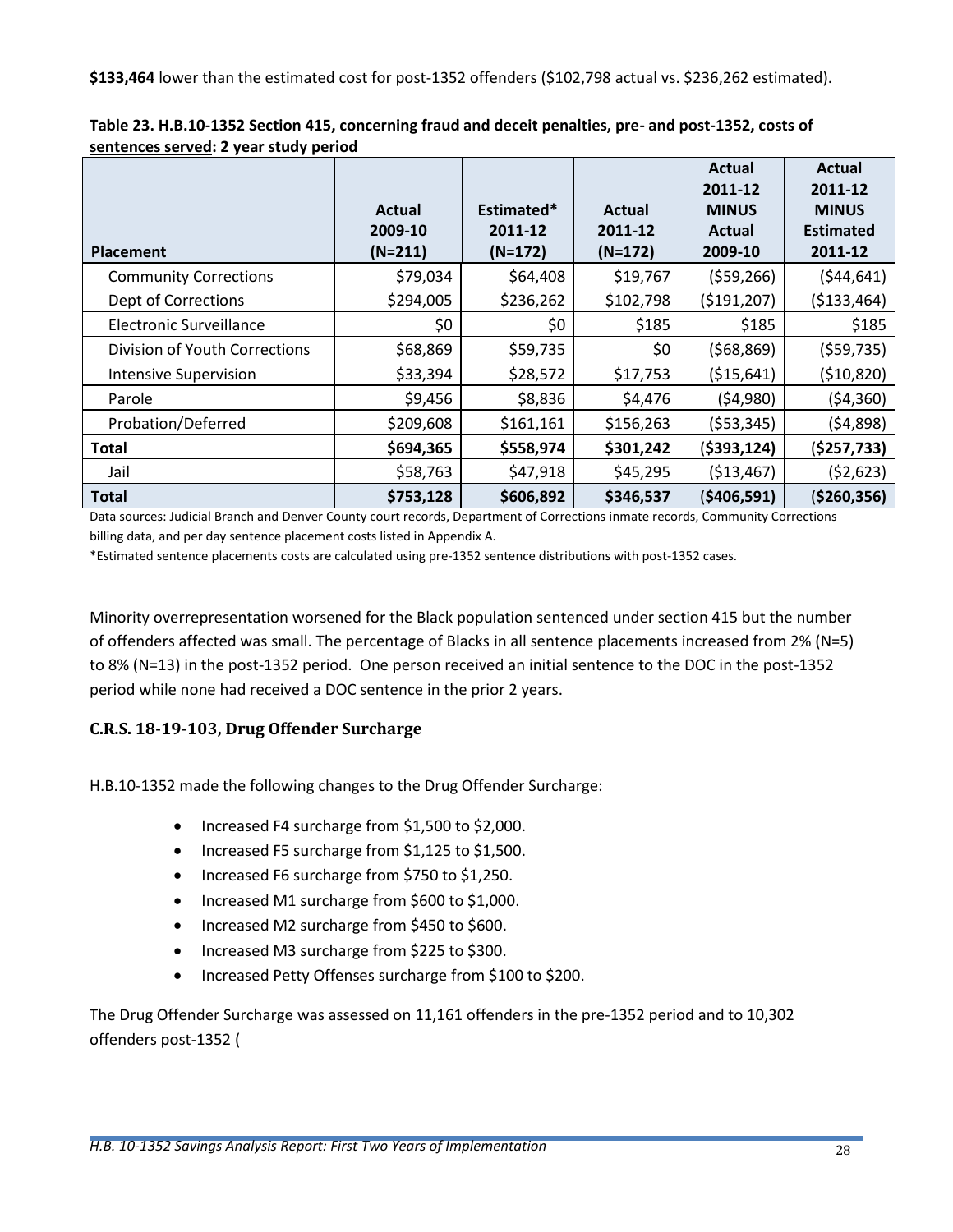[Table 24\)](#page-29-1).<sup>9</sup> Although there were fewer offenders who were assessed the surcharge in the two years after the bill was enacted, the changes to C.R.S. 18-19-103 increased the amount assessed to them, resulting in a higher total amount than the previous two years (**\$9,703,249** vs. **\$7,149,651**). If H.B.10-1352 had not been enacted, it is estimated that the same number of post-1352 offenders would have been assessed **\$6,549,425**. The net increase resulting from H.B.10-1352 was therefore **\$3,153,824** for the 2-year period following the bill's enactment. These results should be reviewed with caution because according to the Office of the State Court Administrator on average 30% to 35% of the amount assessed is collected by the state $^{10}$ .

|                 | 2009-10     |                | 2011-12     |          |                 |             | Actual           |
|-----------------|-------------|----------------|-------------|----------|-----------------|-------------|------------------|
|                 |             |                |             |          | <b>Assessed</b> |             | 2011-12          |
|                 |             |                |             |          | 2011-12         |             | <b>MINUS</b>     |
|                 | 2009-10     |                | 2010-12     |          | <b>MINUS</b>    | Estimated*  | <b>Estimated</b> |
| <b>Class</b>    | Assessed*   | N              | Assessed*   | N        | 2009-10         | 2011-12     | 2011-12          |
| F4              | \$2,994,450 | 2,062          | \$2,328,800 | 1,192    | ( \$665, 650)   | \$1,788,000 | \$540,800        |
| F <sub>5</sub>  | \$806,684   | 737            | \$817,525   | 553      | \$10,841        | \$622,125   | \$195,400        |
| F <sub>6</sub>  | \$1,856,592 | 2,539          | \$3,724,174 | 3,092    | \$1,867,582     | \$2,319,000 | \$1,405,174      |
| M               | \$7,664     | 32             | \$2,677     | 5        | (54, 987)       | \$3,000     | (5323)           |
| M1              | \$1,093,777 | 1,865          | \$2,181,478 | 2,245    | \$1,087,701     | \$1,347,000 | \$834,478        |
| M <sub>2</sub>  | \$11,815    | 28             | \$242,795   | 423      | \$230,980       | \$190,350   | \$52,445         |
| M <sub>3</sub>  | \$2,600     | 6              | \$1,800     | 6        | (5800)          | \$1,350     | \$450            |
| PO              | \$190       | 2              | \$0         | 0        | (5190)          | \$0         | \$0              |
| PO <sub>1</sub> | \$850       | $\overline{2}$ | \$0         | $\Omega$ | ( \$850)        | \$0         | \$0              |
| PO <sub>2</sub> | \$375,029   | 3,888          | \$404,000   | 2,786    | \$28,971        | \$278,600   | \$125,400        |
| <b>Total</b>    | \$7,149,651 | 11,161         | \$9,703,249 | 10,302   | \$2,553,598     | \$6,549,425 | \$3,153,824      |

<span id="page-29-1"></span>**Table 24. Pre- and post-1352 Drug Offender Surcharge, assessed: 2 year study period**

Data sources: Judicial Branch court records and Denver County Court records.

\* Estimated surcharges are calculated using the Drug Offender Surcharge schedule that was in place prior to H.B.10-1352's enactment.

There was minority overrepresentation present in the population that was assessed the Drug Offender Surcharge. Using records in which race/ethnicity information was present,<sup>11</sup> Blacks were assessed 16% (\$1,129,390) of the total amount (\$6,970,877) in the pre-1352 period. However that figure declined to 13% (\$1,266,535) of the total amount (\$9,645,301) in the post-1352 period. At the same time, assessments to Whites increased from 70% (\$4,858,294) to 76% (\$7,369,379) of the total. Only the F5 classification showed a worsening in overrepresentation for Blacks, by increasing from 16% (\$132,300) of the total to 18% (\$149,075). The assessments to the Hispanic population in the pre- and post-1352 periods did not show overrepresentation (12% and 8%, respectively).

<span id="page-29-0"></span> $\overline{a}$ 

 $^9$  The drug offender surcharge was waived for 5% (N=630) of offenders in the 2009-10 period and 5% (N=569) of offenders in 2011-12 period.

 $^{10}$  Email correspondence on 1/23/2013 with Paul Litschewski, Financial Services Manager, Office of the State Court Administrator  $11$  Denver County court records did not contain race/ethnicity information.

*H.B. 10-1352 Savings Analysis Report: First Two Years of Implementation* 29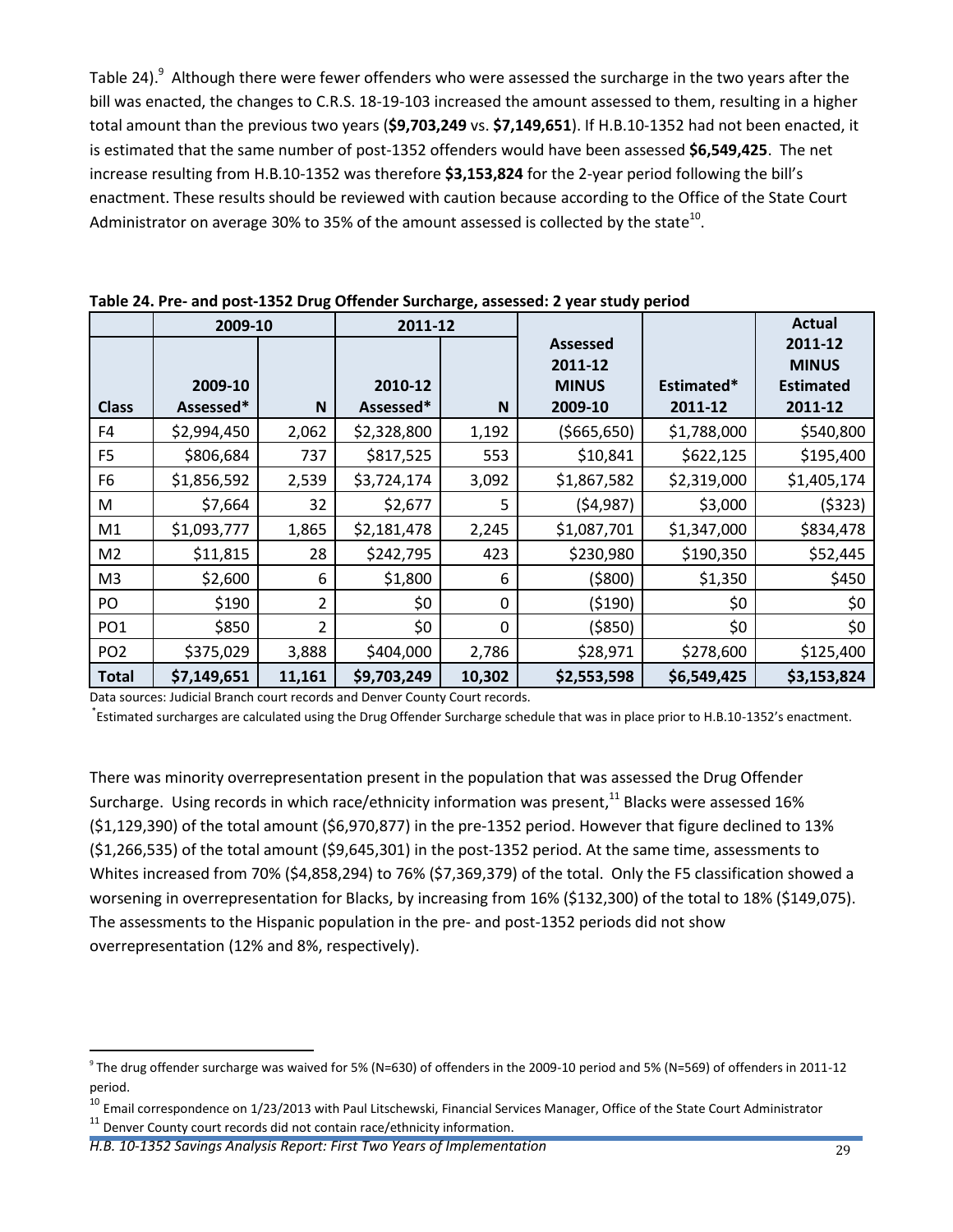## **SUMMARY**

The changes contained in H.B.10-1352 have resulted in an estimated non-jail savings of **\$7,629,172** over the two-year period since its enactment. When jail costs are included the savings drops to **\$7,310,997** because jail costs increased by an estimated **\$318,176** in the post-1352 period. The majority of savings occurred from DOC and community corrections sentences averted as a result of the reduction of felony classes to misdemeanors. The greatest numbers of offenders affected by this change were those with Schedule III and IV possession charges.

H.B.10-1352's increase of fees in the Drug Offender Surcharge resulted in an additional **\$3,153,824** being assessed for the two years post-1352. This amount should be viewed with caution since on average the state collects 30% to 35% of the amount assessed. Minority overrepresentation was apparent in assessments of the Drug Offender Surcharge, particularly for Black offenders, but improved with the enactment of H.B.10-1352. In the pre-1352 years Blacks accounted for 16% of assessments; in the post-1352 years that declined to 13% of the total amount assessed.

The problem of minority overrepresentation was found in sentence placements in 4 of the 5 sections examined. Blacks in particular were represented in higher proportions in sentence placements than their presence in the population would predict. However the problem of minority overrepresentation decreased slightly with the passage of H.B. 10-1352. For example in section 405 in the two years prior to H.B. 10-1352's enactment Blacks comprised 16% of all sentence placements. That proportion declined to 13% in the post-1352 period. Initial sentences to the DOC for Blacks declined from 19% to 14% in the post-1352 period. In section 406 initial sentence placements for Blacks and Hispanics made up 23% and 25% respectively, of initial sentences to DOC. In the post-1352 years those proportions dropped to 19% for Blacks and 9% for Hispanics. There was no evidence of minority overrepresentation in section 404; however minority overrepresentation worsened for the Black population sentenced under section 415. In this section the number of offenders affected was small but the percentage of Blacks in all sentence placements increased from 2% to 8% in the post-1352 period.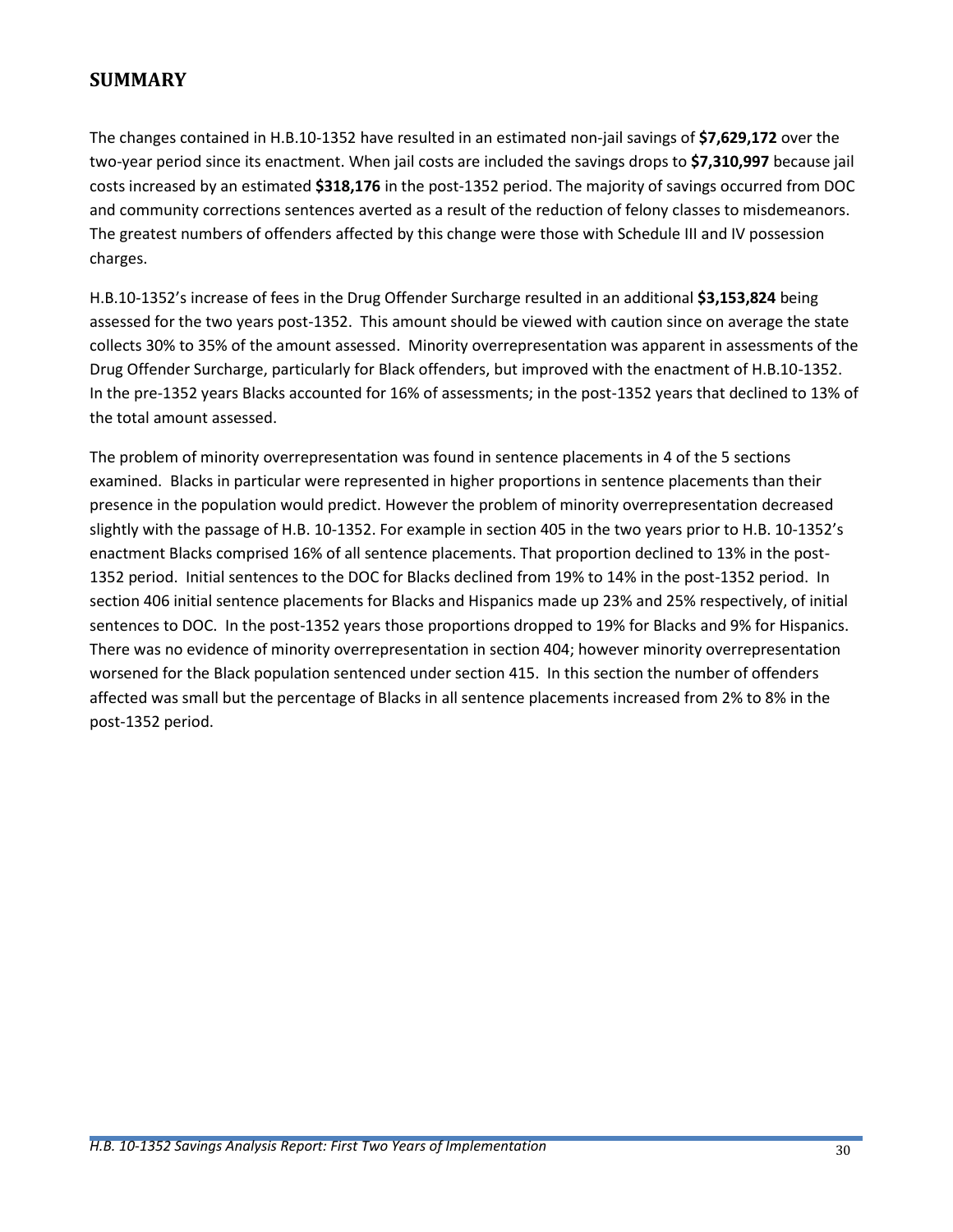## **APPENDIX A – SENTENCE PLACEMENTS COST PER DAY**

| <b>Type of supervision</b>     | FY 2009* | <b>FY 2010</b> | FY 2011 | <b>FY 2012</b> |
|--------------------------------|----------|----------------|---------|----------------|
| Adult regular                  | \$4.08   | \$4.08         | \$3.88  | \$3.82         |
| Juvenile regular               | \$4.45   | \$4.45         | \$4.36  | \$4.73         |
| Adult intensive supervision    | \$10.71  | \$10.71        | \$11.94 | \$10.54        |
| Juvenile intensive supervision | \$9.74   | \$9.74         | \$14.74 | \$17.59        |
| Sex Offender ISP               | \$8.72   | \$8.72         | \$10.54 | \$11.15        |

#### <span id="page-31-1"></span><span id="page-31-0"></span>**Table 25. Daily Cost of Probation**

Data sources: Division of Probation Services, State Court Administrator's Office, Colorado Judicial Department.

\*FY 2010 rate used for FY 2009

#### <span id="page-31-2"></span>**Table 26. Daily Cost of the Colorado Department of Corrections**

| Type of supervision      | <b>FY 2009</b> | <b>FY 2010</b>     | <b>FY 2011</b> | <b>FY 2012</b> |
|--------------------------|----------------|--------------------|----------------|----------------|
| Parole (average cost)    | \$19.53        | S <sub>18.95</sub> | \$20.14        | \$23.28        |
| Private prison*          | \$54.93        | $$52.69*$          | $$52.69*$      | $$52.69*$      |
| Youthful Offender System | \$207.84       | \$193.46           | \$169.51       | \$173.34       |

Data sources: Colorado Department of Corrections, Office of Planning & Analysis, *Statistical Report, Fiscal Year(s) 2009,2010,2011*. FY 2012 daily costs obtained from email correspondence with Deb Kugler, Budget Manager, Department of Corrections.

\*Private prison cost used to estimate DOC marginal cost.

#### <span id="page-31-3"></span>**Table 27. Daily Cost of the Division of Youth Corrections Placements**

| Type of supervision | FY 2009* | <b>FY 2010</b> | <b>FY 2011</b> | <b>FY 2012</b> |
|---------------------|----------|----------------|----------------|----------------|
| Detention           | \$153.69 | \$153.69       | \$155.89       | \$164.52       |
| Commitment          | \$178.88 | \$178.88       | \$188.54       | \$191.94       |

Data source: Division of Youth Corrections.

\*FY 2010 rate used for FY 2009

 $\ddot{\phantom{a}}$ 

Daily Cost of Community Corrections FY 2009 – 2012: \$37.74<sup>12</sup> (Data source: Division of Criminal Justice, Office of Community Corrections).

Daily Jail costs FY 2009 – 2012: \$50.44 per day (Department of Corrections reimbursement rate).

*H.B. 10-1352 Savings Analysis Report: First Two Years of Implementation* 31

 $^{12}$  This rate represents the standard residential rate. Some offender rates are higher depending on their criminal history, risk, and needs. For example the daily rate for residential dual diagnosis treatment is \$70.76.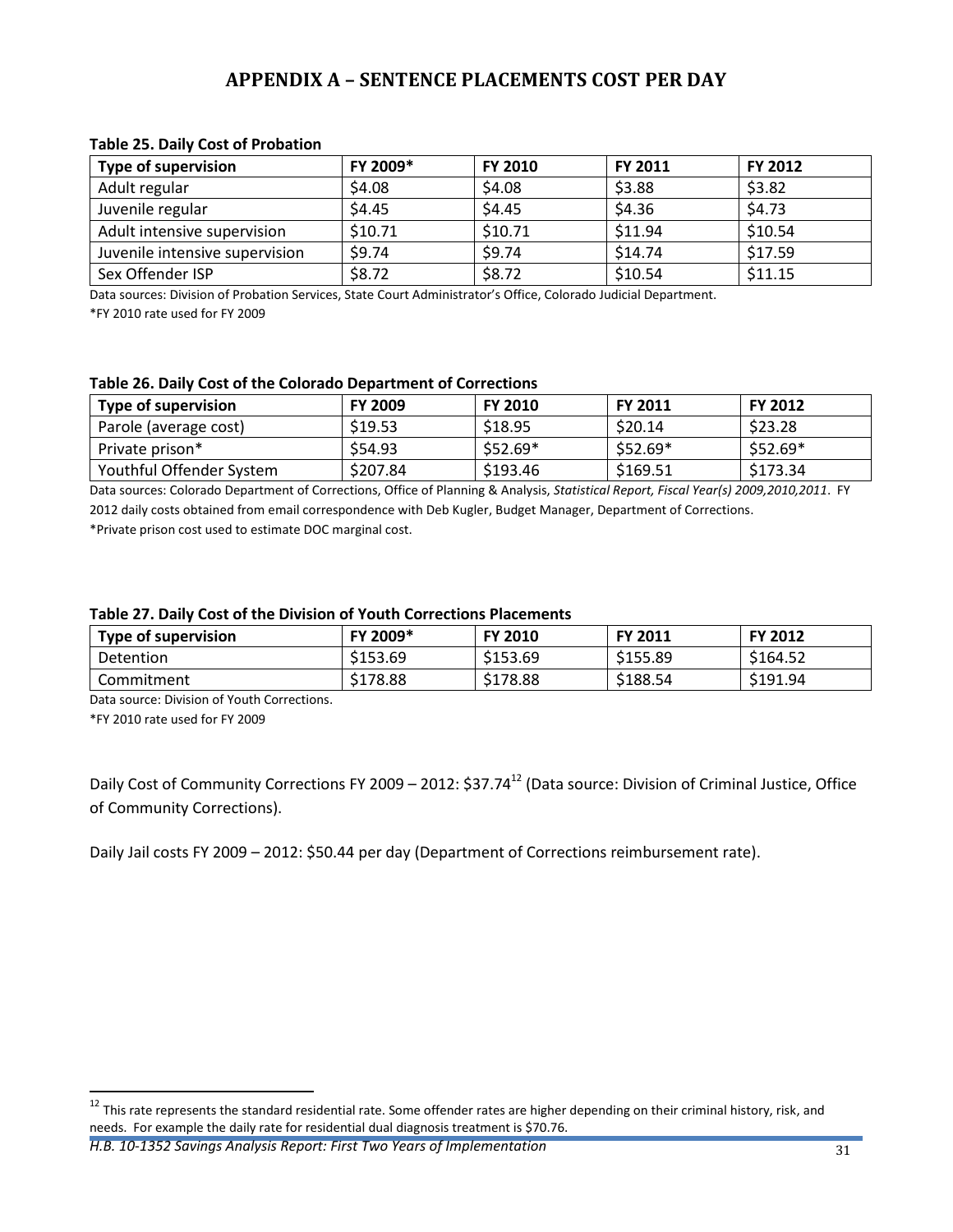# **APPENDIX B – SENTENCING RANGES**

<span id="page-32-0"></span>

| FELONIES COMMITTED ON OR AFTER<br><b>JULY 1, 1993</b> |                          |                                  |                      |                |                                   |  |
|-------------------------------------------------------|--------------------------|----------------------------------|----------------------|----------------|-----------------------------------|--|
| <b>PRESUMPTIVE RANGE</b>                              |                          | <b>EXCEPTIONAL CIRCUMSTANCES</b> |                      |                |                                   |  |
| <b>CLASS</b>                                          | <b>MINIMUM</b>           | <b>MAXIMUM</b>                   | <b>MINIMUM</b>       | <b>MAXIMUM</b> | <b>MANDATORY</b><br><b>PAROLE</b> |  |
| $\mathbf{1}$                                          | Life<br>Imprisonment     | Death                            | Life<br>Imprisonment | Death          |                                   |  |
| $\overline{2}$                                        | 8 years<br>\$5000 fine   | 24 years<br>\$1,000,000          | 4 years              | 48 years       | 5 years                           |  |
| $\overline{3}$                                        | 4 years<br>\$3000        | 12 years<br>\$750,000            | 2 years              | 24 years       | 5 years                           |  |
| Extraordinary<br><b>Risk Crime</b>                    | 4 years<br>\$3000 fine   | 16 years<br>\$750,000            | 2 years              | 32 years       | 5 years                           |  |
| $\overline{4}$                                        | 2 years<br>\$2000 fine   | 6 years<br>\$500,000             | 12 months            | 12 years       | 3 years                           |  |
| Extraordinary<br><b>Risk Crime</b>                    | 2 years<br>\$2000 fine   | 8 years<br>\$500,000             | 12 months            | 16 years       | 3 years                           |  |
| 5                                                     | 12 months<br>\$1000 fine | 3 years<br>\$100,000             | 6 months             | 6 years        | 2 years                           |  |
| Extraordinary<br><b>Risk Crime</b>                    | 12 months<br>\$1000 fine | 4 years<br>\$100,000             | 6 months             | 8 years        | 2 years                           |  |
| $\boldsymbol{6}$                                      | 12 months<br>\$1000 fine | 18 months<br>\$100,000 fine      | 6 months             | 3 years        | 12 months                         |  |
| Extraordinary<br><b>Risk Crime</b>                    | 12 months<br>\$1000 fine | 2 years<br>\$100,000             | 6 months             | 4 years        | 12 months                         |  |

ŕ